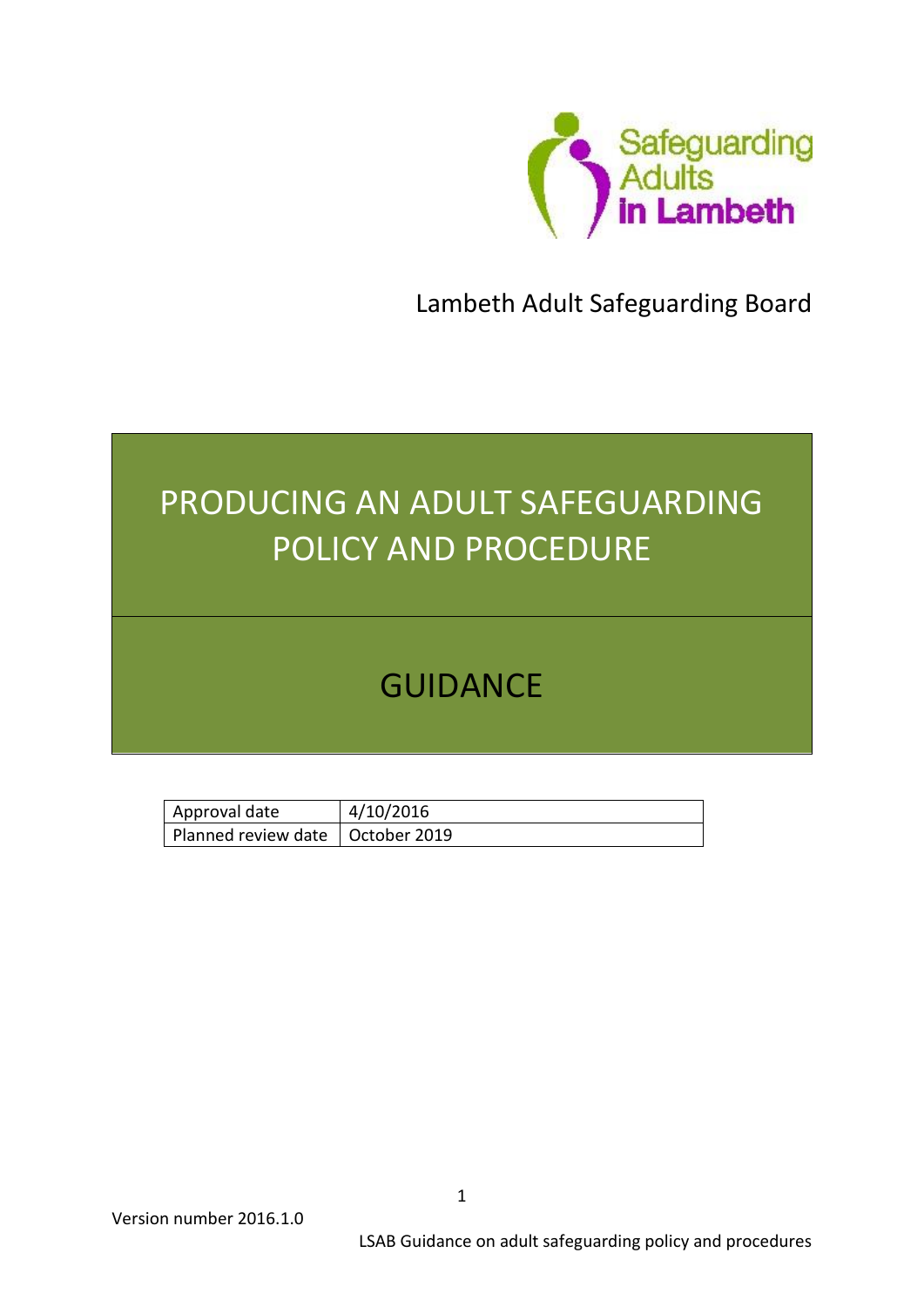#### **Version Control**

| <b>Version</b><br>number | Purpose of the change or<br>details of the change | Person making the change                    | Date      |
|--------------------------|---------------------------------------------------|---------------------------------------------|-----------|
| 2016.1.0                 | Agreed and adopted by LSAB                        | Lambeth Safeguarding<br><b>Adults Board</b> | 4/10/2016 |
|                          |                                                   |                                             |           |
|                          |                                                   |                                             |           |

#### **Documents superseded**

| Reference | Document name |
|-----------|---------------|
|           | <b>None</b>   |
|           |               |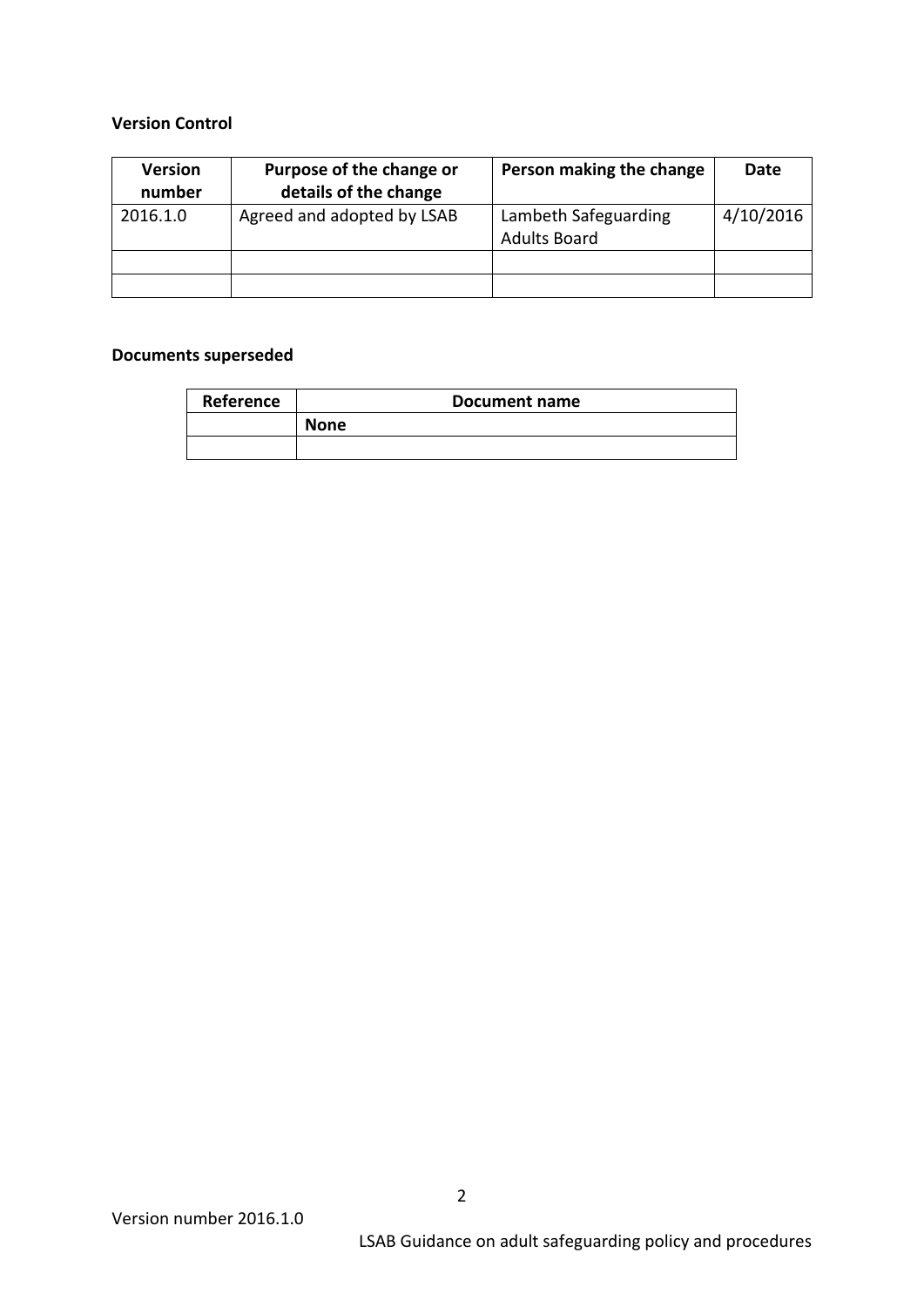# **Table of Contents**

| $\mathbf{1}$ |       |       |                                                                 |                                                                                                                                                                                                                                                                                                                                                  |  |  |
|--------------|-------|-------|-----------------------------------------------------------------|--------------------------------------------------------------------------------------------------------------------------------------------------------------------------------------------------------------------------------------------------------------------------------------------------------------------------------------------------|--|--|
| 2            |       |       |                                                                 |                                                                                                                                                                                                                                                                                                                                                  |  |  |
| 3            |       |       |                                                                 |                                                                                                                                                                                                                                                                                                                                                  |  |  |
|              | 3.1   |       |                                                                 |                                                                                                                                                                                                                                                                                                                                                  |  |  |
| 3.2<br>3.3   |       |       |                                                                 |                                                                                                                                                                                                                                                                                                                                                  |  |  |
|              |       |       | Make your policy and procedures relevant to your organisation 8 |                                                                                                                                                                                                                                                                                                                                                  |  |  |
|              | 3.4   |       |                                                                 |                                                                                                                                                                                                                                                                                                                                                  |  |  |
|              | 3.5   |       |                                                                 |                                                                                                                                                                                                                                                                                                                                                  |  |  |
|              | 3.6   |       |                                                                 |                                                                                                                                                                                                                                                                                                                                                  |  |  |
|              | 3.7   |       |                                                                 |                                                                                                                                                                                                                                                                                                                                                  |  |  |
| 4            |       |       |                                                                 |                                                                                                                                                                                                                                                                                                                                                  |  |  |
|              | 4.1   |       |                                                                 |                                                                                                                                                                                                                                                                                                                                                  |  |  |
|              | 4.2   |       |                                                                 |                                                                                                                                                                                                                                                                                                                                                  |  |  |
|              | 4.3   |       |                                                                 |                                                                                                                                                                                                                                                                                                                                                  |  |  |
|              |       | 4.3.1 |                                                                 |                                                                                                                                                                                                                                                                                                                                                  |  |  |
|              |       | 4.3.2 |                                                                 |                                                                                                                                                                                                                                                                                                                                                  |  |  |
|              | 4.3.3 |       |                                                                 |                                                                                                                                                                                                                                                                                                                                                  |  |  |
|              | 4.4   |       |                                                                 |                                                                                                                                                                                                                                                                                                                                                  |  |  |
|              | 4.5   |       |                                                                 |                                                                                                                                                                                                                                                                                                                                                  |  |  |
|              |       | 4.5.1 |                                                                 | The role of the local authority in an adult safeguarding enquiry13                                                                                                                                                                                                                                                                               |  |  |
|              |       | 4.5.2 |                                                                 |                                                                                                                                                                                                                                                                                                                                                  |  |  |
|              |       | 4.5.3 |                                                                 |                                                                                                                                                                                                                                                                                                                                                  |  |  |
|              |       |       |                                                                 | This is the person who will lead on the carrying out of the enquiry, under the<br>instruction of the SAM. In Lambeth this will typically be a Social Worker in an adult<br>social care team. Where the adult safeguarding enquiry is being led by a team in SLaM<br>it might be a Social Worker, Nurse or Occupational Therapist in that team 14 |  |  |
|              |       | 4.5.4 |                                                                 |                                                                                                                                                                                                                                                                                                                                                  |  |  |
|              |       | 4.5.5 |                                                                 |                                                                                                                                                                                                                                                                                                                                                  |  |  |
|              | 4.6   |       |                                                                 |                                                                                                                                                                                                                                                                                                                                                  |  |  |
|              |       | 4.6.1 |                                                                 |                                                                                                                                                                                                                                                                                                                                                  |  |  |
|              |       | 4.6.2 |                                                                 |                                                                                                                                                                                                                                                                                                                                                  |  |  |
| 4.6.3        |       |       |                                                                 |                                                                                                                                                                                                                                                                                                                                                  |  |  |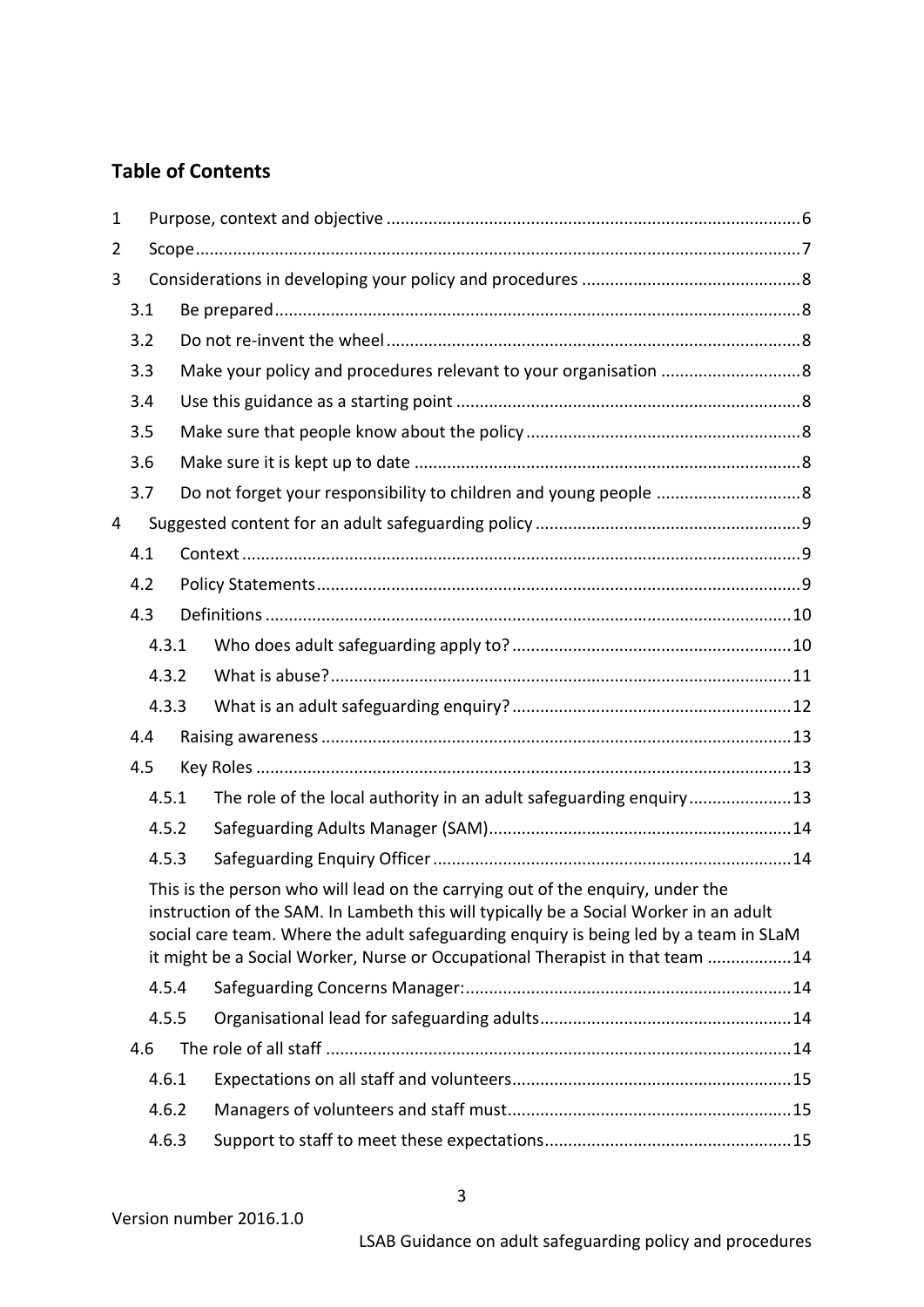|   | 4.7    |                                                                                |  |
|---|--------|--------------------------------------------------------------------------------|--|
|   | 4.8    |                                                                                |  |
|   | 4.9    |                                                                                |  |
|   | 4.10   |                                                                                |  |
|   | 4.11   |                                                                                |  |
| 5 |        |                                                                                |  |
|   | 5.1    |                                                                                |  |
|   | 5.2    |                                                                                |  |
|   | 5.3    |                                                                                |  |
|   | 5.3.1  |                                                                                |  |
|   | 5.3.2  |                                                                                |  |
|   | 5.3.3  |                                                                                |  |
|   | 5.3.4  |                                                                                |  |
|   | 5.3.5  | Sharing records with users of our service when they are the adult at risk of   |  |
|   | 5.3.6  | Sharing records with users of our service when they are source of risk to an   |  |
|   | 5.4    |                                                                                |  |
|   | 5.4.1  |                                                                                |  |
|   | 5.5    | Deciding whether a referral to the local authority is required21               |  |
|   | 5.5.1  | Escalating adult safeguarding concerns where immediate line managers do not    |  |
|   | 5.6    |                                                                                |  |
|   | 57     | Responding to adult safeguarding concerns in a regulated health or social care |  |
|   | 5.7.1  |                                                                                |  |
|   | 5.8    | Considering whether to report an adult safeguarding concern to the police 23   |  |
|   | 5.8.1  |                                                                                |  |
|   | 5.9    | What happens once an adult safeguarding concern has been reported?23           |  |
|   | 5.9.1  | The relationship of an adult safeguarding enquiry to other processes 24        |  |
|   | 5.10   |                                                                                |  |
|   | 5.11   | Adult safeguarding concerns relating to your staff or services you provide 24  |  |
|   | 5.11.1 |                                                                                |  |
|   | 5.12   |                                                                                |  |
|   | 5.13   |                                                                                |  |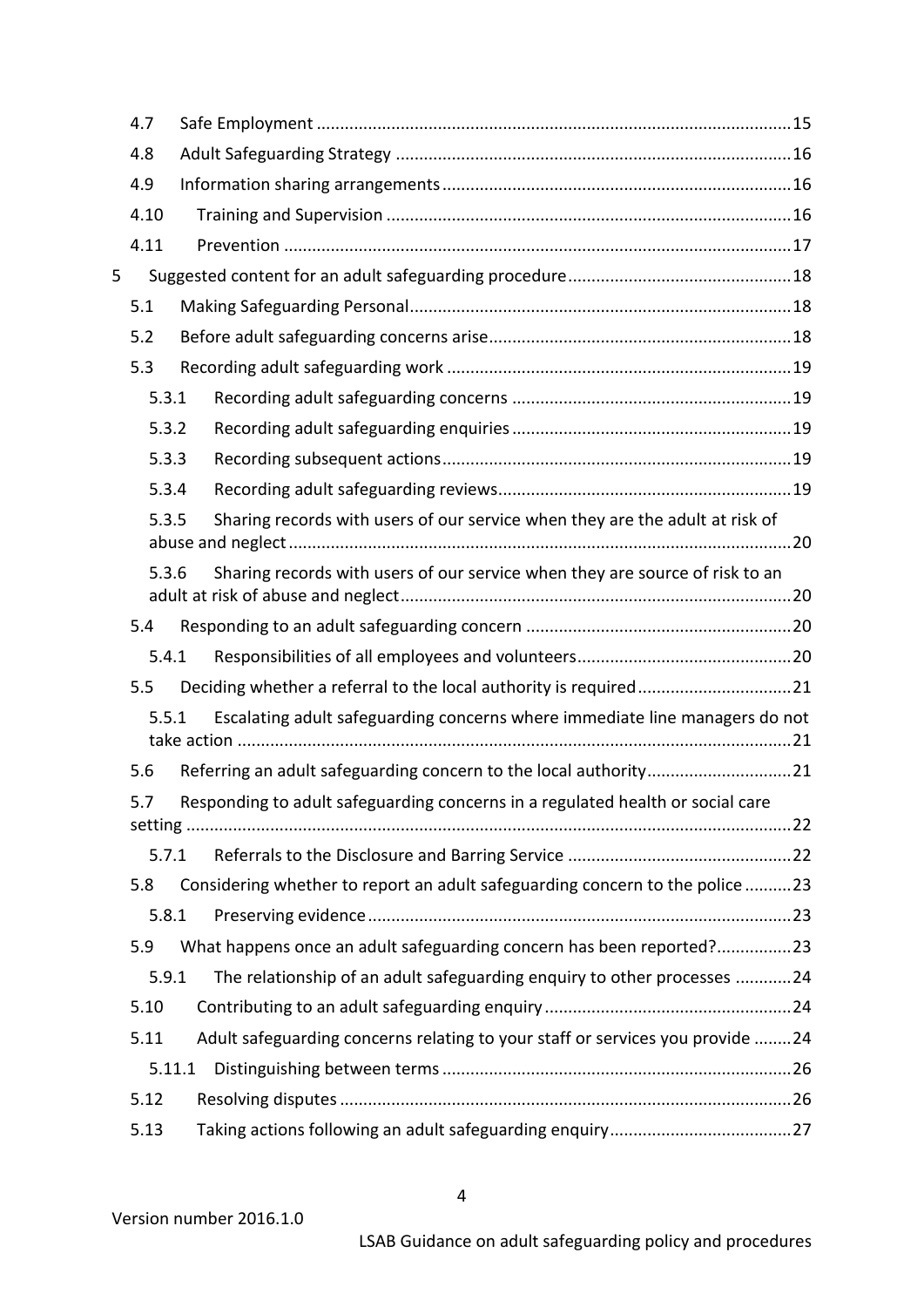| 5.14 |  |
|------|--|
| 5.15 |  |
| 5.16 |  |
| 5.17 |  |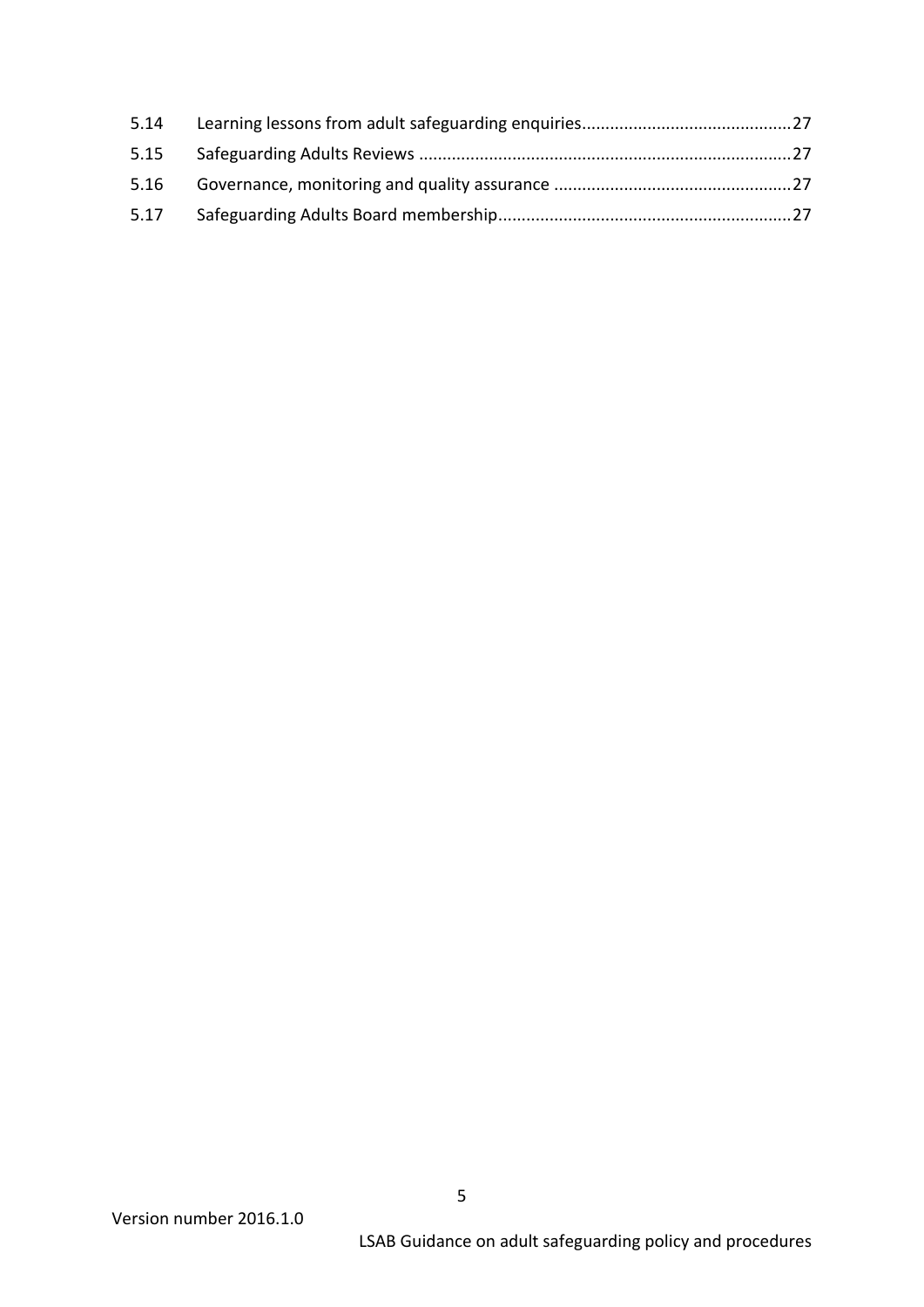# <span id="page-5-0"></span>**1 Purpose, context and objective**

The aim of this guidance is to support organisations and services working with Lambeth citizens which need to produce an adult safeguarding policy and procedure. It provides recommended content and a suggested structure. Each organisation will however be different and will need to use this guidance to create a policy and procedure that reflects the needs of their organisation and their service users.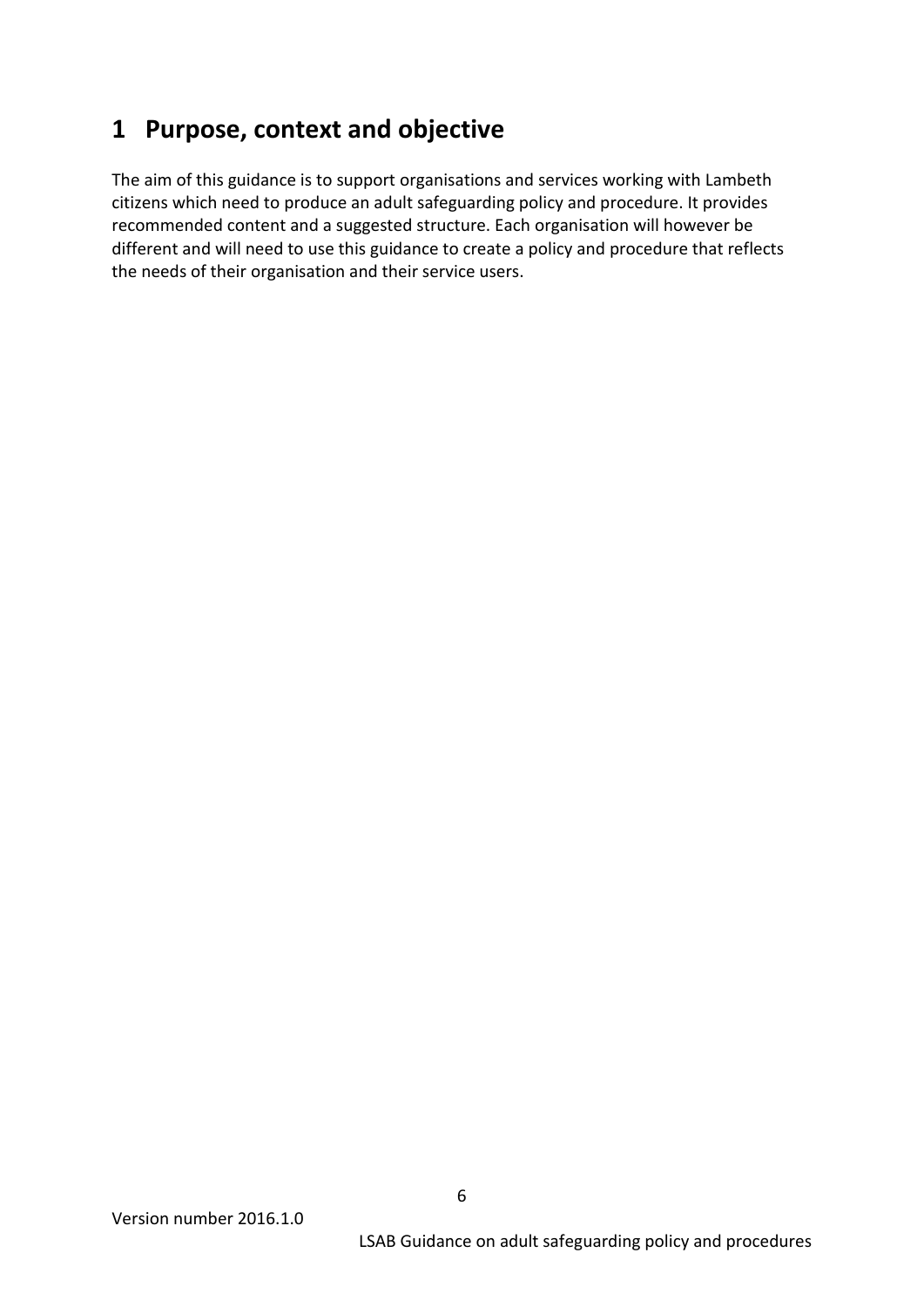# <span id="page-6-0"></span>**2 Scope**

Lambeth Safeguarding Adults Board expects this guidance to be followed by any organisation that works with Lambeth citizens.

Paragraph 14.52 of the Care and Support statutory guidance says "In any organisation, there should be adult safeguarding policies and procedures."

Paragraph 14.223 of the Care and Support statutory guidance says "All voluntary organisations that work with adults need to have safeguarding procedures and lead officers."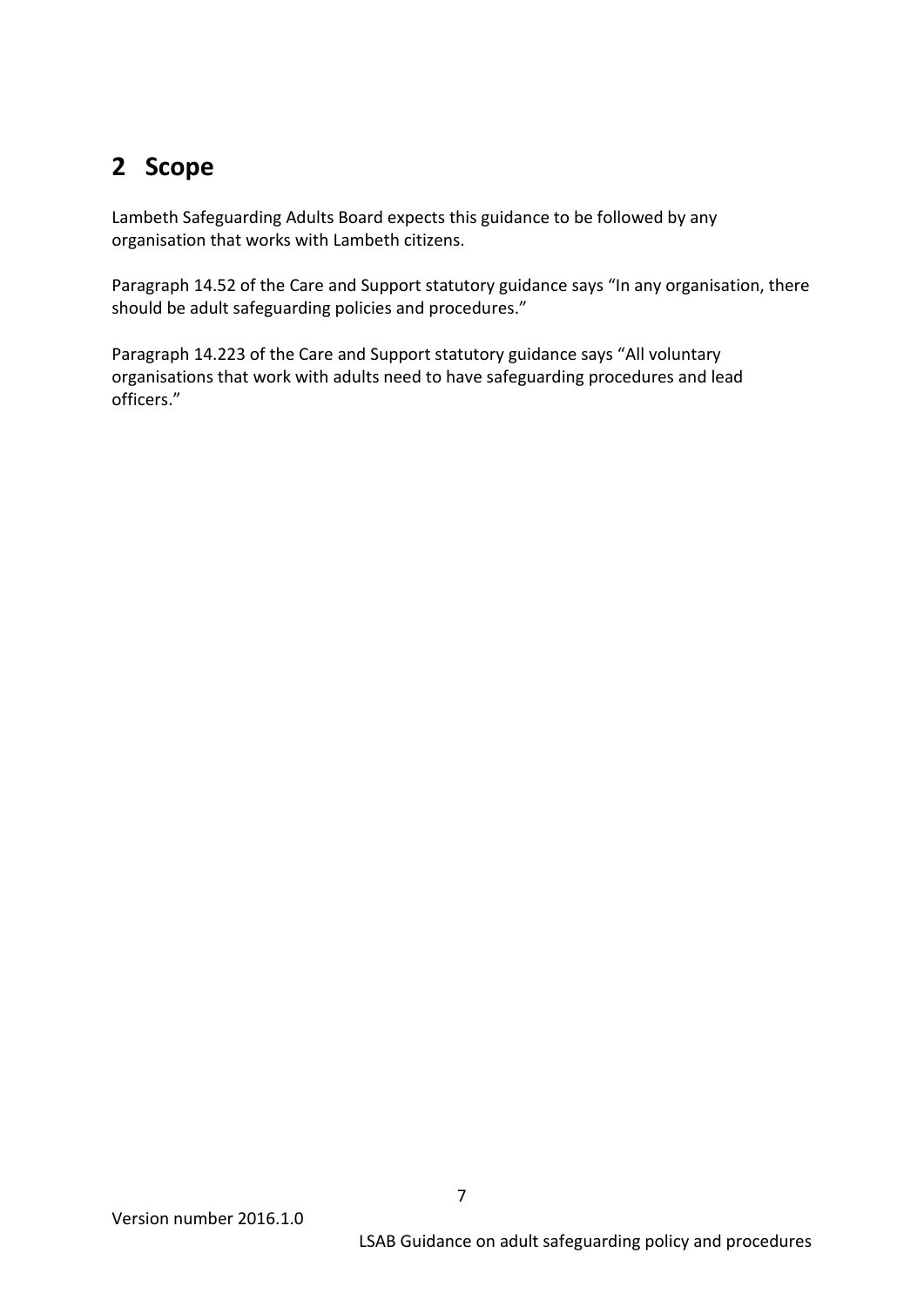# <span id="page-7-0"></span>**3 Considerations in developing your policy and procedures**

# <span id="page-7-1"></span>**3.1 Be prepared**

Get your policy and procedures in place. Don't wait until you are faced with a situation that may involve abuse or neglect before you start working out how your organisation should respond to such situations.

#### <span id="page-7-2"></span>**3.2 Do not re-invent the wheel**

Much of the information your organisation needs is already detailed in this guidance document and th[e London Multi-Agency Adult Safeguarding Policy and Procedures.](http://londonadass.org.uk/safeguarding/review-of-the-pan-london-policy-and-procedures/)

#### <span id="page-7-3"></span>**3.3 Make your policy and procedures relevant to your organisation**

It is not enough to just adopt the guidance provided or edit this. It is necessary to consider how systems for safeguarding adults will work within your organisation and to make sure that the policy/procedure you produce reflects this.

## <span id="page-7-4"></span>**3.4 Use this guidance as a starting point**

There is no requirement to adopt the structure suggested within this guidance document or for a policy and procedure to be limited to the recommended content. Tailor your policy and procedure to the needs of your service users and your organisation. Any Policy and Procedure produced must however be consistent with the London Multi-Agency Adult Safeguarding Policy and Procedures.

## <span id="page-7-5"></span>**3.5 Make sure that people know about the policy**

A policy has no value unless the people who need to know about it, do. Make sure that your managers, staff and volunteers have read it and understand it. Make sure it is referred to in training/induction and supervision. Make sure your service users know how to report abuse.

## <span id="page-7-6"></span>**3.6 Make sure it is kept up to date**

Make sure the policy/procedures are reviewed and kept up to date. When reviewing your policy and procedures, check whether this guidance document has been updated.

## <span id="page-7-7"></span>**3.7 Do not forget your responsibility to children and young people**

Even if your organisation only provides services to adults, your organisation still has a duty to act on concerns relating to the safety and wellbeing of children or young people. You may well also need to have a Safeguarding Children and Young People policy.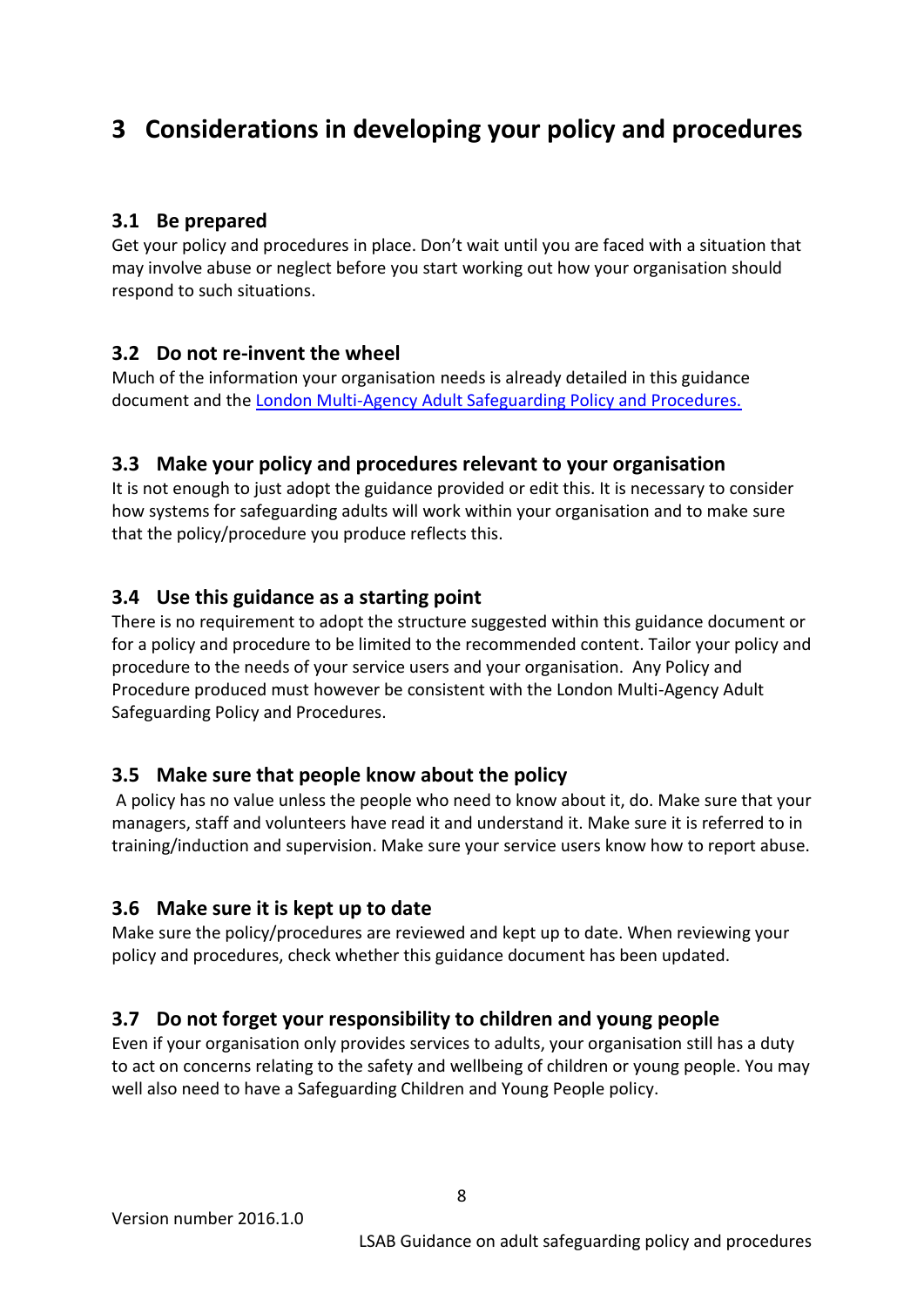# <span id="page-8-0"></span>**4 Suggested content for an adult safeguarding policy**

## <span id="page-8-1"></span>**4.1 Context**

Adult safeguarding work is about protecting adults with care and support needs from abuse and neglect, and about responding well when adults with care and support needs are experiencing or are at risk of abuse or neglect.

Adult safeguarding work in Lambeth takes place in the context of

- The Care Act 2014: This sets out the duties and powers in law around adult safeguarding issues. It says the local authority is the lead agency on responding to adult safeguarding concerns and that Safeguarding Adults Boards (SAB) have the strategic lead for their area;
- The Care and Support Statutory Guidance: This gives detail about what must and should be done in relation to adult safeguarding issues. As it is statutory guidance, it must be followed unless you have good reason not to
- The London Multi-Agency Adult Safeguarding Policy and Procedures: This gives the framework adopted across London for multi-agency responses to adult safeguarding concerns. Lambeth SAB have adopted it as their main policy and procedure
- Lambeth Safeguarding Adults Board policy and procedure: This supplements the London policy and procedure, giving the local context

# <span id="page-8-2"></span>**4.2 Policy Statements**

*Use this section to set out your organisation's commitment to safeguarding adults at risk. It is this section that tells your staff, employees and volunteers as well as services users how important the issue of safeguarding adults is to your organisation.*

*This section meets the requirements of paragraphs 14.11 and 14.52 of the Care and Support statutory guidance, so when making any changes refer to those*.

The organisation will not tolerate the abuse of adults with care and support needs. It is committed to promoting wellbeing, preventing harm and responding effectively if concerns are raised

The organisation is committed to the aims of adult safeguarding

- prevent harm and reduce the risk of abuse or neglect to adults with care and support needs
- stop abuse or neglect wherever possible
- safeguard adults in a way that supports them in making choices and having control about how they want to live
- promote an approach that concentrates on improving life for the adults concerned
- raise public awareness so that communities as a whole, alongside professionals, play their part in preventing,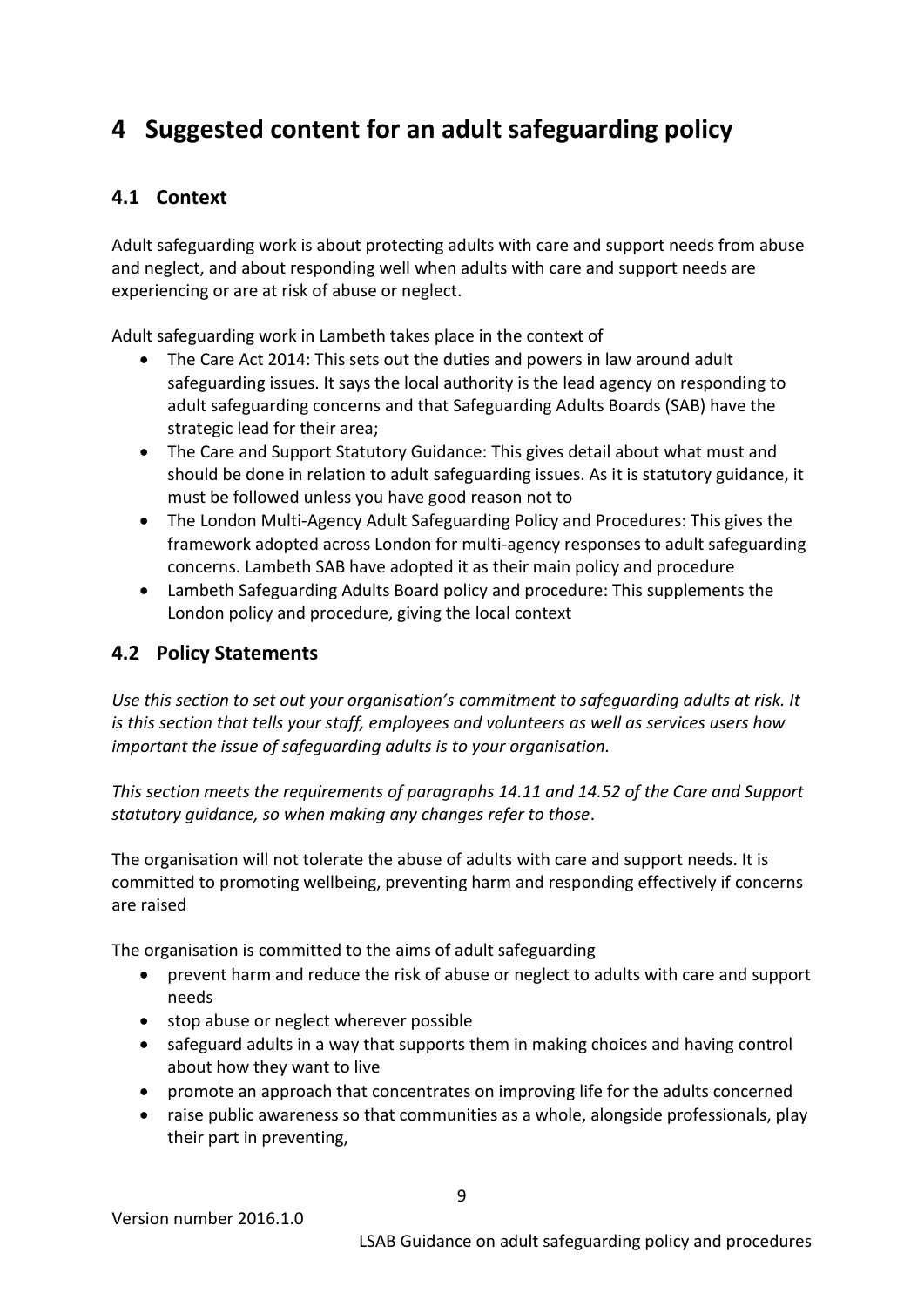- identifying and responding to abuse and neglect
- provide information and support in accessible ways to help people understand the different types of abuse, how to stay safe and what to do to raise a concern about the safety or well-being of an adult
- address what has caused the abuse or neglect

To contribute to meeting these aims, we will

- Manage our services in a way which minimises the risk of abuse occurring
- Work with adults with care and support needs and other agencies to end any abuse that is taking place

To achieve these aims we will

- Ensure that all managers, employees and volunteers have access to and are familiar with this safeguarding adult policy and procedure and their responsibilities within it
- Ensure concerns or allegations of abuse are always taken seriously
- Ensure the Mental Capacity Act is used to make decisions on behalf of those adults at risk who are unable to make particular decisions for themselves.
- Ensure all staff receive training in relation safeguarding adults at a level relevant to their role.
- Ensure that people using our services, and where relevant their relatives and their friends, have access to information about how to report concerns or allegations of abuse.
- Ensure there is a named lead person to promote adult safeguarding awareness and practice within the organisation

This policy and procedure has been developed to be consistent with the London Multi-Agency Adult Safeguarding Policy and Procedures.

#### <span id="page-9-0"></span>**4.3 Definitions**

*Use this section to define and describe relevant terms so that everyone in your organisation can refer to the policy and procedures and understand its content. A number of headings are suggested here, but these could be added t*o.

#### <span id="page-9-1"></span>*4.3.1 Who does adult safeguarding apply to?*

The definition of adults that adult safeguarding processes may apply to is set out in section 42 of the Care Act 2014. They are people who:

- are aged 18 years or more, and
- have needs for care and support (whether or not these are currently being met),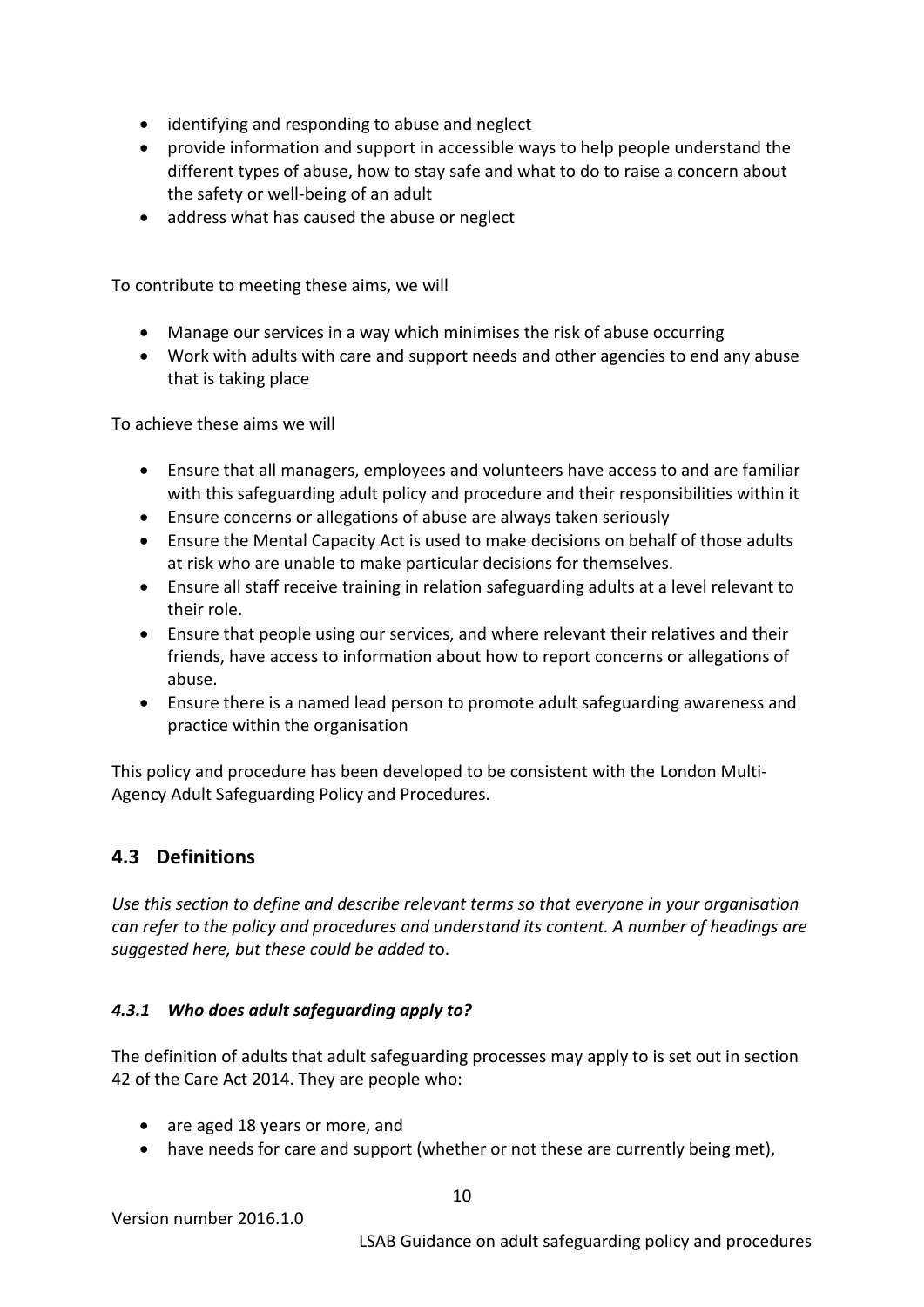- are experiencing, or are at risk of, abuse or neglect, and
- as a result of those needs are unable to protect themselves against the abuse or neglect or the risk of it.

This includes adults with physical, sensory and mental impairments and learning disabilities, however those impairments have arisen, such as whether present from birth or due to advancing age, chronic illness or injury.

Also included are people with a mental illness, dementia or other memory impairments, and people who misuse substances or alcohol.

In this policy and procedure the term "adult" means people coming within this definition.

#### <span id="page-10-0"></span>*4.3.2 What is abuse?*

Abuse can take many forms and the circumstances of the individual should always be considered. It may consist of a single act or repeated acts. The following are examples of issues that would be considered as abuse or neglect:

- **Physical abuse** includes hitting, slapping, pushing, kicking, misuse of medication, unlawful or inappropriate restraint, or inappropriate physical sanctions.
- **Domestic abuse** is "an incident or pattern of incidents of controlling, coercive or threatening behaviour, violence or abuse… by someone who is or has been an intimate partner or family member regardless of gender or sexuality" (Home Office, 2013). Domestic violence and abuse may include psychological, physical, sexual, financial, emotional abuse; as well as so called 'honour' based violence, forced marriage and female genital mutilation.
- **Sexual abuse** includes rape and sexual assault or sexual acts to which the adult at risk has not consented, or could not consent or was pressured into consenting.
- **Psychological abuse** includes emotional abuse, threats of harm or abandonment, deprivation of contact, humiliation, blaming, controlling, intimidation, coercion, harassment, verbal abuse, cyber bullying, isolation or unreasonable and unjustified withdrawal from services or supportive networks.
- **Financial and material abuse** includes theft, fraud, exploitation, pressure in connection with wills, property or inheritance or financial transactions, or the misuse or misappropriation of property, possessions or benefits.
- **Modern slavery** includes human trafficking, forced labour and domestic servitude. Traffickers and slave masters use the means they have at their disposal to coerce, deceive and force individuals into a life of abuse, servitude and inhuman treatment.
- **Neglect and acts of omission** includes ignoring medical or physical care needs, failure to provide access to appropriate health, social care or educational services, the withholding of the necessities of life, such as medication, adequate nutrition and heating.
- **Discriminatory abuse** includes abuse based on a person's race, sex, disability, faith, sexual orientation, or age; other forms of harassment, slurs or similar treatment or hate crime/hate incident.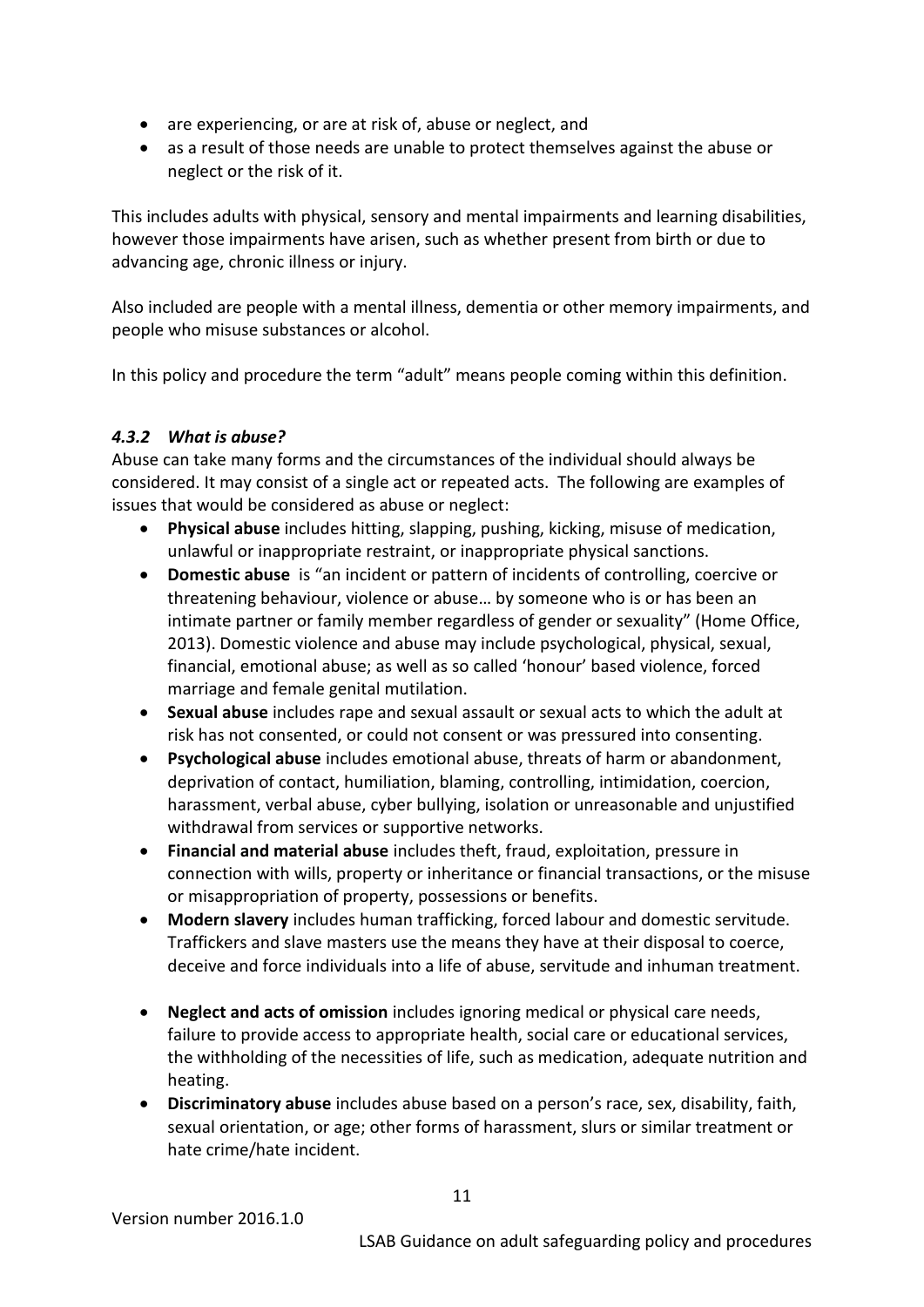- **Organisational abuse** includes neglect and poor practice within an institution or specific care setting such as a hospital or care home, for example, or in relation to care provided in one's own home. This may range from one off incidents to on-going ill-treatment. It can be through neglect or poor professional practice as a result of the structure, policies, processes and practices within an organisation.
- **Self-neglect** covers a wide range of behaviours, such as neglecting to care for one's personal hygiene, health or surroundings and includes behaviours such as hoarding. A safeguarding response in relation to self-neglect may be appropriate where:
	- $\circ$  a person is declining assistance in relation to their care and support needs, and
	- o the impact of their decision, has or is likely to have a substantial impact on their overall individual wellbeing

#### <span id="page-11-0"></span>*4.3.3 What is an adult safeguarding enquiry?*

Section 42 of the Care Act 2014 says that when the tests are met (an adult who is experiencing or at risk of abuse or neglect which they cannot protect themselves from because of their care and support needs) there must be an adult safeguarding enquiry.

The objectives of an adult safeguarding enquiry are to

- Establish facts
- Ascertain the adult's views and wishes
- Assess the needs of the adult for protection, support and redress and how they might be met
- Protect from the abuse and neglect, in accordance with the wishes of the adult;
- Make decisions as to what follow-up action should be taken with regard to the person or organisation responsible for the abuse or neglect
- Enable the adult to achieve resolution and recovery

The Care Act does not specify what an enquiry will consist of, nor does it create any powers for carrying out an adult safeguarding enquiry. An adult safeguarding enquiry is simply the collection of whatever actions using existing powers, duties and processes is needed to meet the purposes. The benefit of putting the matter in to an adult safeguarding framework is

- To ensure there is proper recognition of the abuse and neglect issue
- To help the multi-agency response to the concern do the best at involving the right organisations and people, sharing information between then, having a shared understanding of the risks and how to respond to them, and to minimise duplication of effort
- To give a focus on ensuring the care and support needs of the person are taken account of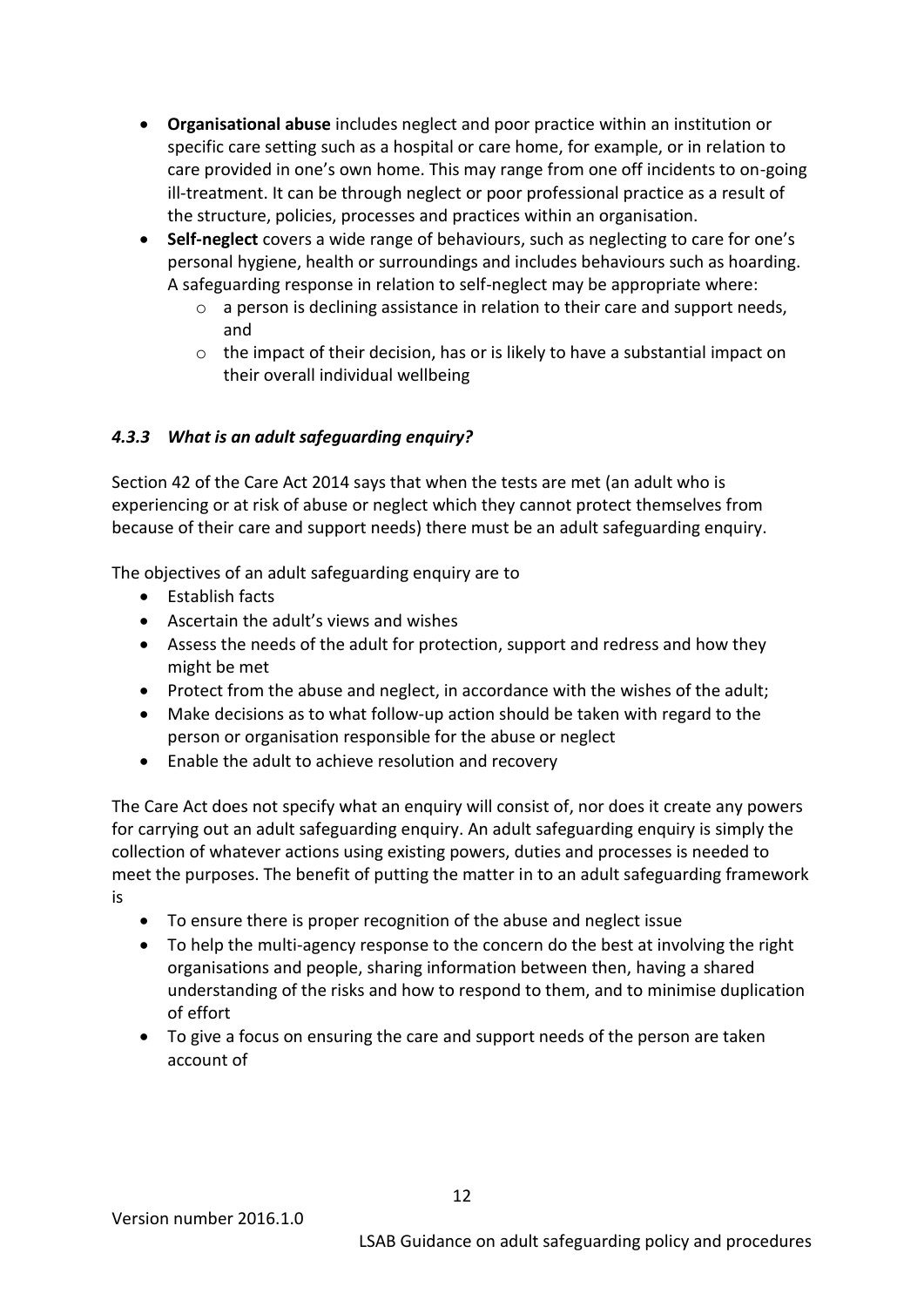## <span id="page-12-0"></span>**4.4 Raising awareness**

*Use this section to describe what you will do to raise awareness of adult safeguarding issues*

*Paragraph 14.195 of the Care and Support statutory guidance says "All commissioners or providers of services in the public, voluntary or private sectors should disseminate information about the multi-agency policy and procedures. Staff should be made aware through internal guidelines of what to do when they suspect or encounter abuse of adults in vulnerable situations. This should be incorporated in staff manuals or handbooks detailing terms and conditions of appointment and other employment procedures so that individual staff members will be aware of their responsibilities in relation to safeguarding adults"*

*Paragraph 14.195 of the Care and Support statutory guidance says "This information should emphasise that all those who express concern will be treated seriously and will receive a positive response from managers."*

#### <span id="page-12-1"></span>**4.5 Key Roles**

*Use this section to describe which people/posts are responsible for the various adult safeguarding roles within your organisation. It is helpful to be as clear as possible so there is no confusion in the event that an incident of abuse needs to be responded to. For example; Every member of staff and volunteer has a responsibility to act on concerns of possible abuse and must inform the organisation's Safeguarding Concerns Manager.*

#### <span id="page-12-2"></span>*4.5.1 The role of the local authority in an adult safeguarding enquiry*

Though the actions to carry out an adult safeguarding enquiry and the actions to apply what has been learned when the enquiry has been completed might be undertaken by a range of organisations, local authorities have a particular role which they cannot delegate to others.

Where an adult safeguarding enquiry is required, the local authority must

- Decide what enquiries it thinks are necessary to make up the adult safeguarding enquiry;
- Make those enquiries or cause others to make them; and
- When the enquiry is completed it must decide whether any action should be taken, and if so, what and by whom.

In Lambeth, this role is taken on by the social work team in adult social care or, where the adult's care and support needs relate to serious mental health issues, by the integrated health and social care services for people with mental health needs managed by the South London and Maudsley NHS Mental Health Trust (SLaM). For the purposes of clarity, in this policy and procedure the term "adult social care" is used to mean the relevant service for that person.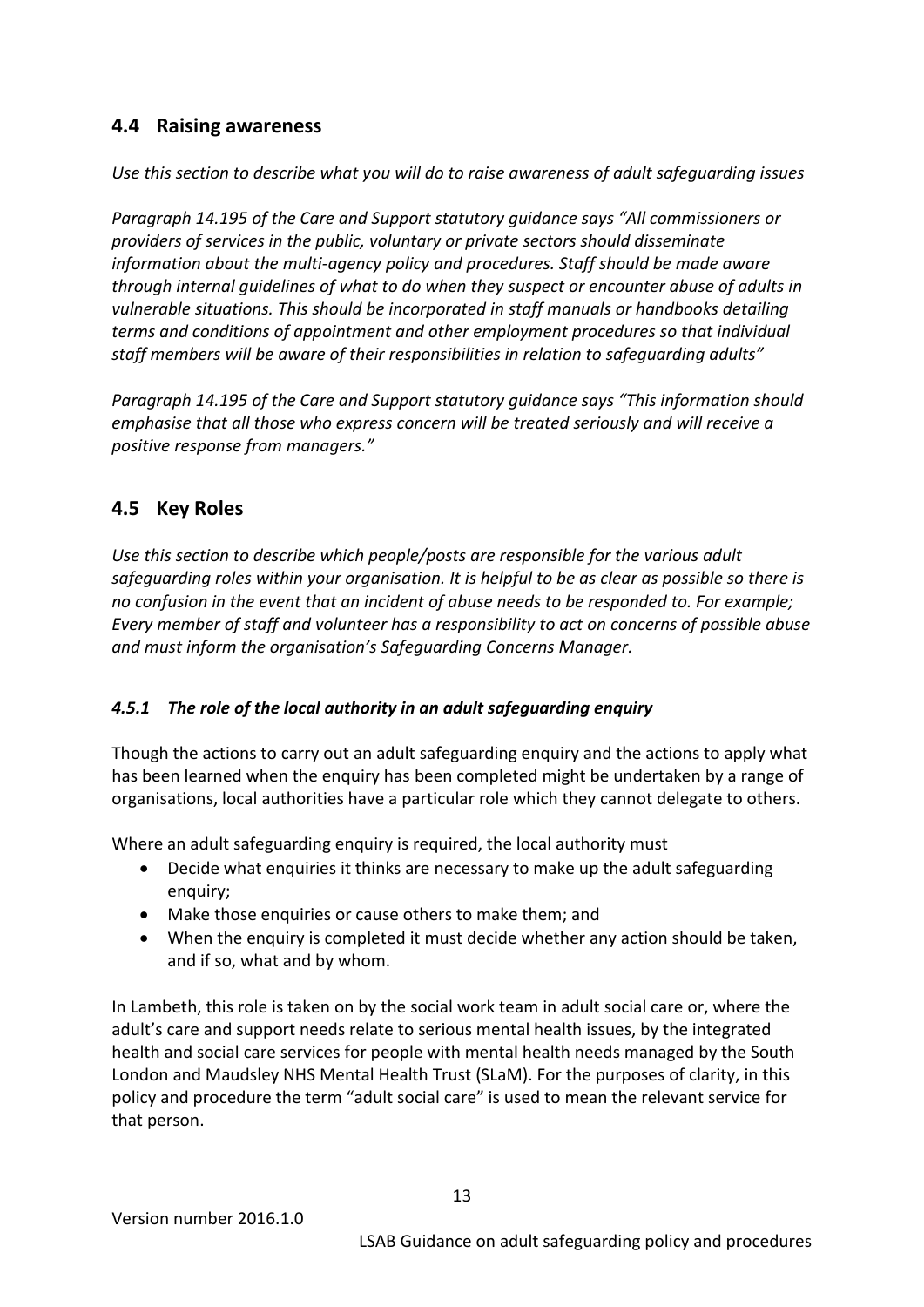Where the local authority requires another organisation to carry out enquiries in connection with an adult safeguarding concern, the local authority is required to ensure that these enquiries are carried out satisfactorily. Where they have not been, the local authority may need to carry out those enquiries itself.

The local authority may also decide to carry out enquiries itself rather than require another organisation to do so if there are issues that mean the local authority is best placed to make those enquiries. This might arise, for example, where a conflict of interest might arise if the other organisation were to undertake then enquiries.

#### <span id="page-13-0"></span>*4.5.2 Safeguarding Adults Manager (SAM)*

The SAM role is defined in the London Safeguarding Adults Policy and Procedures. It is the person responsible for overseeing the carrying out of an adult safeguarding enquiry. In Lambeth this will typically be a Team Manager or a senior Social Worker in an adult social care team.

#### <span id="page-13-1"></span>*4.5.3 Safeguarding Enquiry Officer*

<span id="page-13-2"></span>This is the person who will lead on the carrying out of the enquiry, under the instruction of the SAM. In Lambeth this will typically be a Social Worker in an adult social care team. Where the adult safeguarding enquiry is being led by a team in SLaM it might be a Social Worker, Nurse or Occupational Therapist in that team

#### <span id="page-13-3"></span>*4.5.4 Safeguarding Concerns Manager:*

The Safeguarding Concerns Manager has the responsibility to decide whether it is appropriate to refer a safeguarding concern to the local authority and what other actions might be needed.

*[Who will be acting at the Safeguarding Concerns Manager for your organisation? Examples might be the overall manager, a designated officer or on-call manager]* 

#### <span id="page-13-4"></span>*4.5.5 Organisational lead for safeguarding adults*

*[Who will be the organisational lead for safeguarding adults for your organisation? For example; who is responsible for ensuring this policy and procedure is reviewed and up to date? Who is responsible for ensuring staff have appropriate training and information to fulfil their roles?]*

# <span id="page-13-5"></span>**4.6 The role of all staff**

*This section meets the expectations of paragraph 14.51 of the Care and Support statutory guidance. You should ensure any changes are in line with those requirements*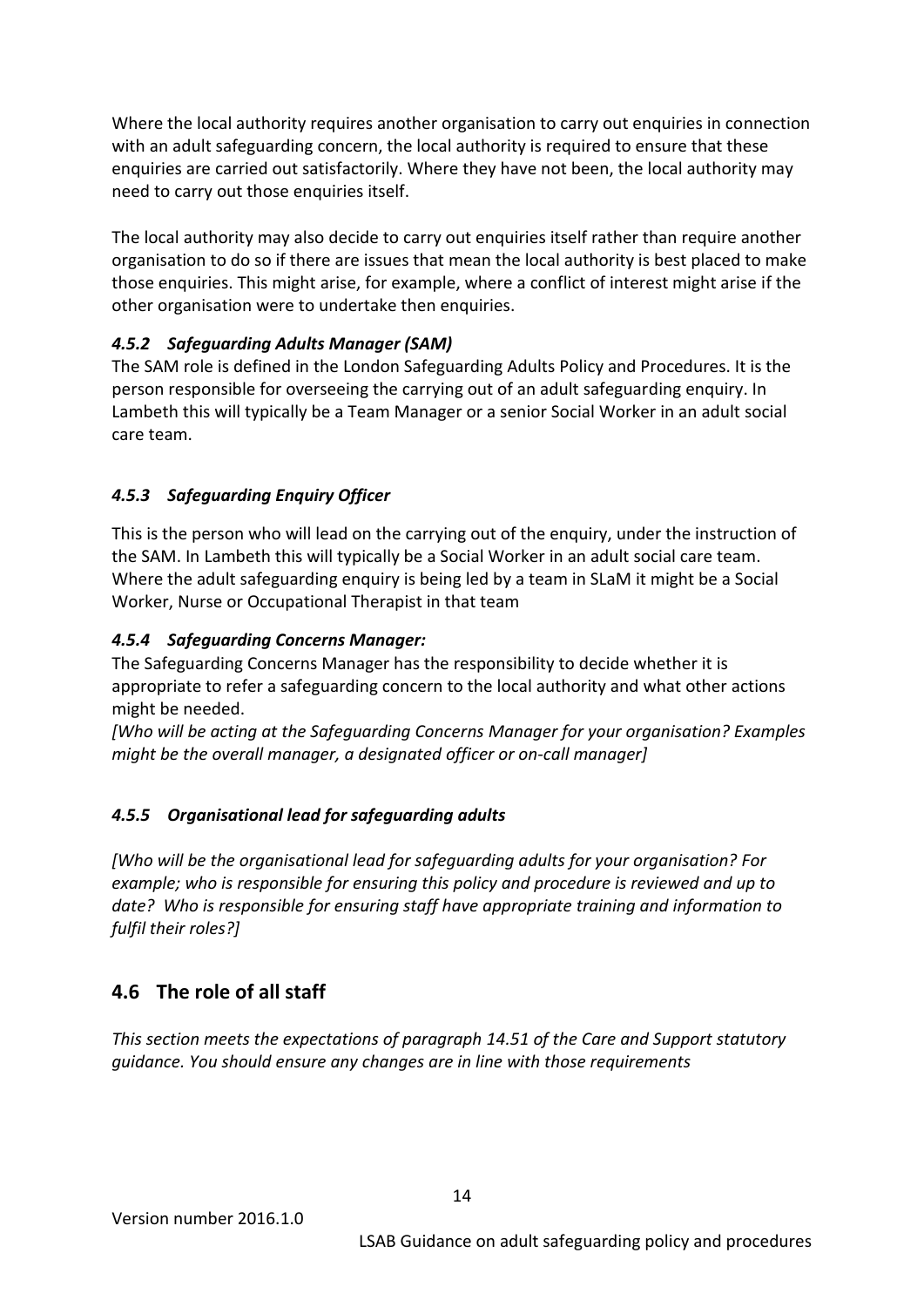*Paragraph 14.52 of the Care and Support statutory guidance says "Procedures may include a statement of roles and responsibility, authority and accountability sufficiently specific to ensure that all staff and volunteers understand their role and limitations"*

#### <span id="page-14-0"></span>*4.6.1 Expectations on all staff and volunteers*

Anyone who may come in to contact with adults with care and support needs, whether in a volunteer or paid role, must understand their own role and responsibilities regarding adult safeguarding

- They must be aware of the London Multi-Agency Adult Safeguarding Policy and Procedures
- They must keep their knowledge and skills up to date by meeting the training requirements expected of their role
- They must understand what is expected of them if they become aware that an adult with care and support needs is experiencing or is at risk of abuse or neglect
- They must take all reasonable actions in line with those expectations
- They must take all reasonable actions to prevent adults with care and support needs from experiencing abuse and neglect

Expectations on managers

#### <span id="page-14-1"></span>*4.6.2 Managers of volunteers and staff must*

- Ensure the people they manage are made aware of the expectations on them regarding adult safeguarding issues
- Have access to the support they need in order to meet those expectations

## <span id="page-14-2"></span>*4.6.3 Support to staff to meet these expectations*

*Set out here the arrangement for staff to have support on adult safeguarding matters. This should include how to access practical and legal guidance, advice and support. There may be particular arrangements for managers or others in key roles, including those key roles mentioned above.*

# <span id="page-14-3"></span>**4.7 Safe Employment**

*This section should outline the organisation's commitment to safe employment, thereby reducing the risk of exposing adults at risk to people unsuitable to work with them. This section need not be extensive and could helpfully cross reference to your organisations relevant Human Resource polices/procedures.*

*For example, a section could include statements such as:* 

 The organisation is committed to achieving best practice in respect to the safe recruitment of employees and volunteers;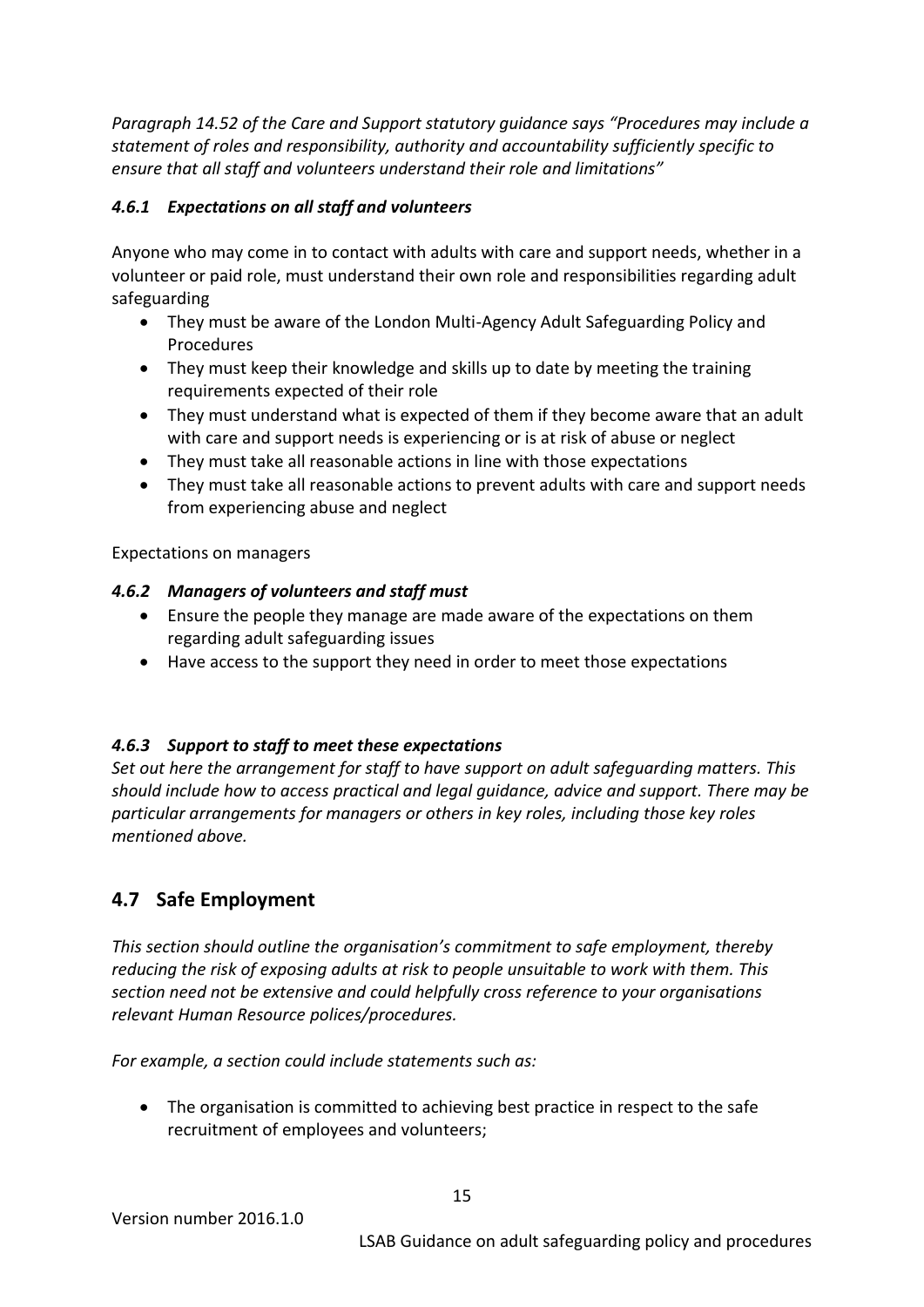The organisation is committed to working within best practice as established by the Disclosure and Barring Scheme (DBS)

Refer to the [relevant Human Resource Policies] for further information.

# <span id="page-15-0"></span>**4.8 Adult Safeguarding Strategy**

*There is no obligation on organisations to have an adult safeguarding strategy, but many find it useful to do so.*

*Paragraph 14.67 of the Care and Support statutory guidance says "Policies and strategies for safeguarding adults should include measures to minimise the circumstances, including isolation, which make adults vulnerable to abuse."*

*Arrangements for an adult safeguarding strategy might include*

- Who is responsible for producing it
- What the arrangements are for adopting it
- How it will fit in with the strategic plan of the local Safeguarding Adults Board, and any other relevant partnerships and strategies
- How progress will be monitored and reported on
- What period it covers, and what the process is for reviewing it and producing the next one

#### <span id="page-15-1"></span>**4.9 Information sharing arrangements**

*Paragraph 14.43 of the Care and Support statutory guidance says "All organisations must have arrangements in place which set out clearly the processes and the principles for sharing information between each other, with other professionals and the SAB; this could be via an Information Sharing Agreement to formalise the arrangements."*

*Appendix 2 of the London Multi Agency Safeguarding Adults Policy and Procedures sets out expectations and gives good practice advice on information governance*

*The Lambeth Information Sharing Agreement is a general information sharing agreement for organisations in Lambeth. Lambeth Safeguarding Adults Board has a purpose specific information sharing agreement which sits underneath this.* 

## <span id="page-15-2"></span>**4.10 Training and Supervision**

*Training should be based upon an analysis of the organisation's training needs and there should be records of training provided and undertaken. There should be clear expectations of what adult safeguarding training people in particular roles should have, and how up-to-date this should be, which might go in this section or in your training policies. This section could*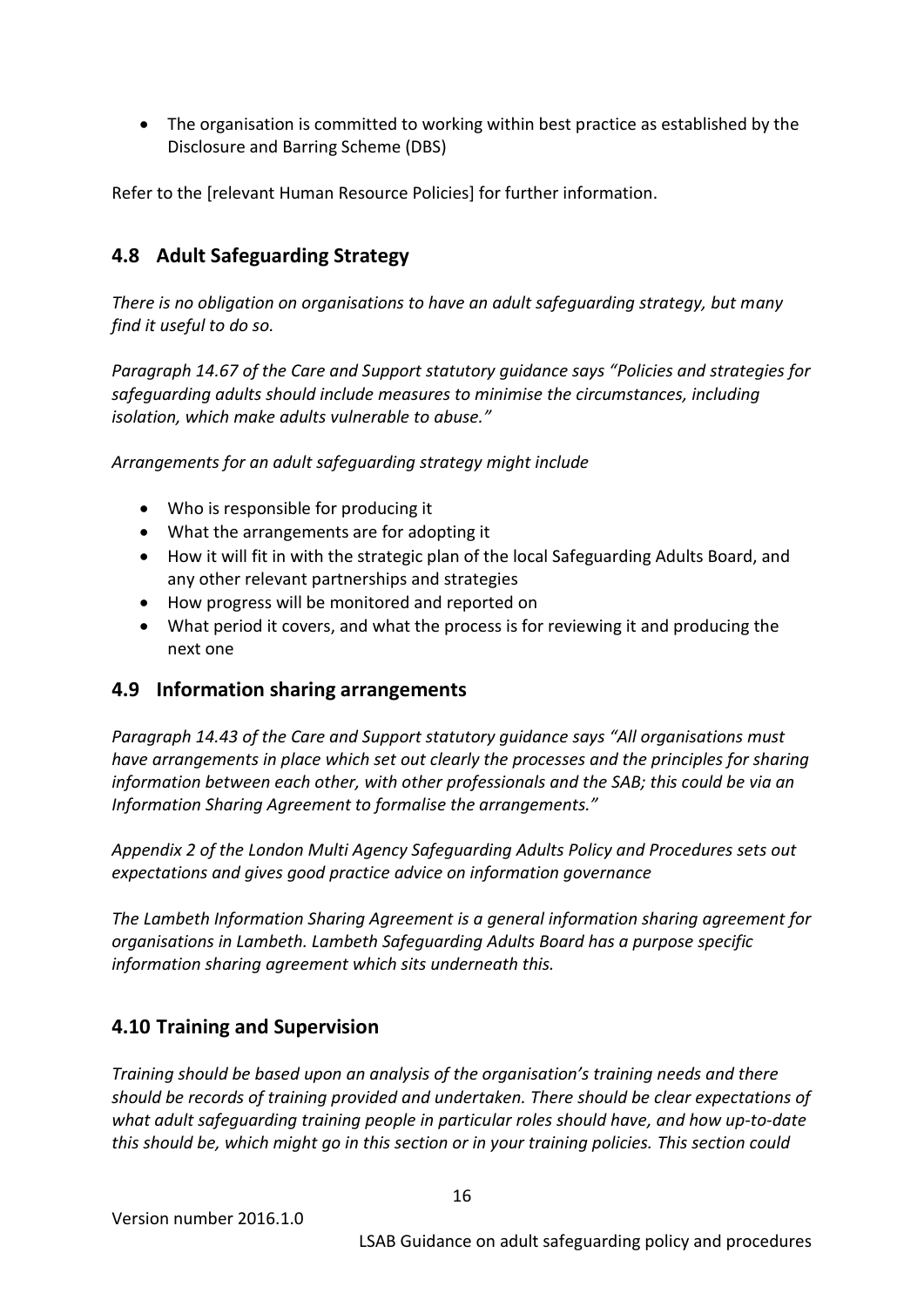*include a description of safeguarding and related training provided, as well as other forms of support available to staff in order to help them understand their responsibilities to safeguard adults at risk.*

*For example:*

- Awareness of this safeguarding policy/procedure is covered within the induction programme of all new employees or volunteers and their understanding checked within supervision meetings.
- All staff will receive training on safeguarding adults at a level commensurate with their roles.
- All staff will receive training on the requirements and provisions of the Mental Capacity Act (and Deprivation of Liberty Safeguards (DoLS) in care homes and hospitals)

Refer to the [relevant Training/Supervision polices] for further information.

## <span id="page-16-0"></span>**4.11 Prevention**

*Use this section to highlight related policies, procedures or required practices that minimise the risk of abuse occurring. Staff or volunteers may need to refer to these in order to determine whether abuse has occurred and how to respond.* 

*This list provided contains suggested content, not all these however may be relevant to your organisation. You will need to amend the list to reflect the nature of your organisation:* 

*For example:*

- Public Interest Disclosure Policy (Whistle blowing)
- The boundaries of personal relationships with service users
- The handling of money and person effects
- Managing challenging behaviour
- The investigation of complaints
- Managing restraint and other physical interventions
- Mental Capacity Act (inc. Advanced Decisions and Lasting Powers of Attorney)
- Deprivation of Liberty Safeguards (DoLS)
- Incident Reporting procedures
- Risk assessment and risk management
- ….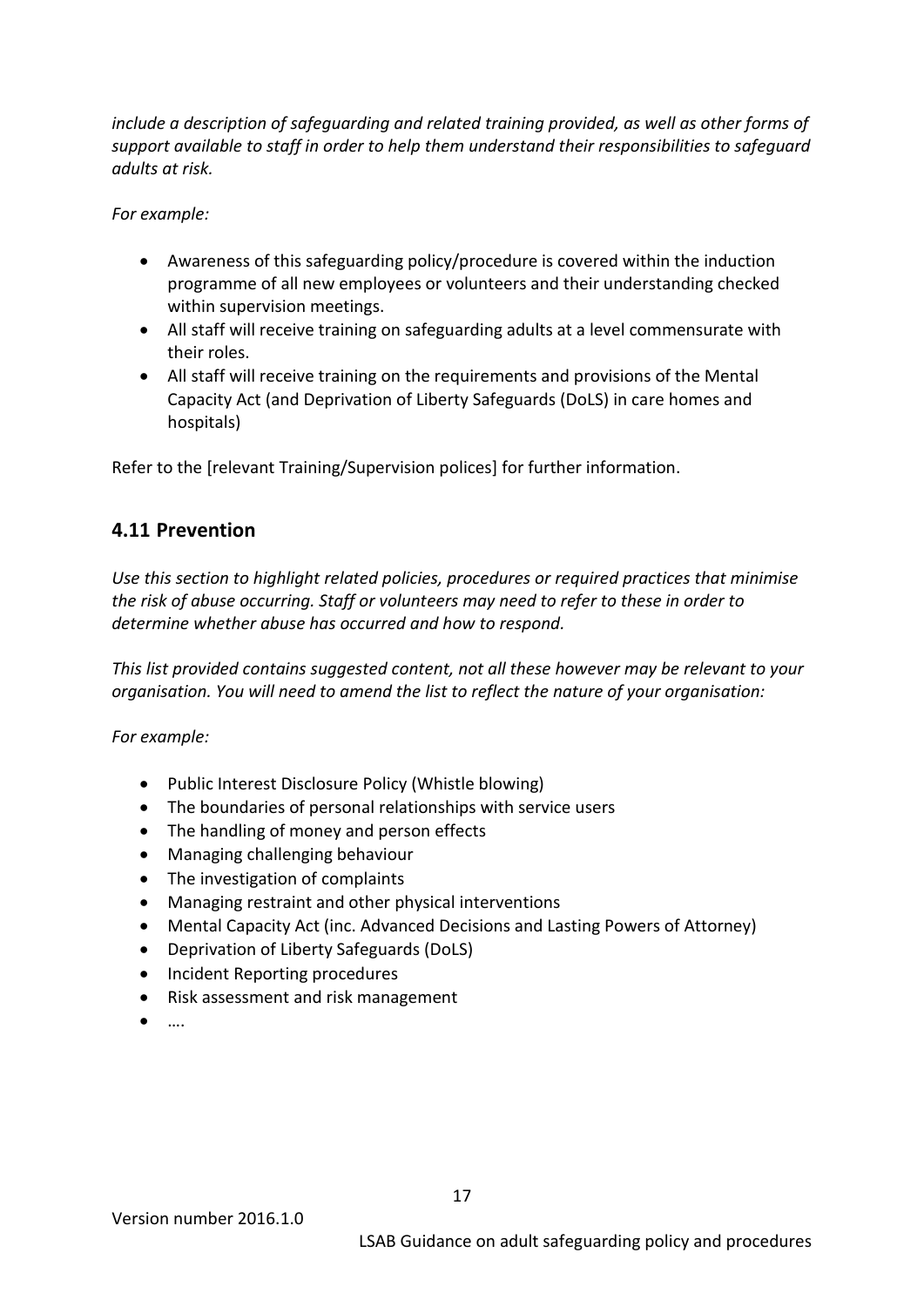# <span id="page-17-0"></span>**5 Suggested content for an adult safeguarding procedure**

# **5.1 Context**

Adult safeguarding work is about protecting adults with care and support needs from abuse and neglect, and about responding well when adults with care and support needs are experiencing or are at risk of abuse or neglect.

Adult safeguarding work in Lambeth takes place in the context of

- The Care Act 2014: This sets out the duties and powers in law around adult safeguarding issues. It says the local authority is the lead agency on responding to adult safeguarding concerns and that Safeguarding Adults Boards (SAB) have the strategic lead for their area;
- The Care and Support Statutory Guidance: This gives detail about what must and should be done in relation to adult safeguarding issues. As it is statutory guidance, it must be followed unless you have good reason not to
- The London Multi-Agency Adult Safeguarding Policy and Procedures: This gives the framework adopted across London for multi-agency responses to adult safeguarding concerns. Lambeth SAB have adopted it as their main policy and procedure
- Lambeth Safeguarding Adults Board policy and procedure: This supplements the London policy and procedure, giving the local context

# <span id="page-17-1"></span>**5.2 Making Safeguarding Personal**

Paragraph 14.15 of the Care and Support statutory guidance says "Making safeguarding personal means [adult safeguarding work] should be person-led and outcome-focused. It engages the person in a conversation about how best to respond to their safeguarding situation in a way that enhances involvement, choice and control as well as improving quality of life, wellbeing and safety."

In our organisation we will meet the aims of Making Safeguarding Personal by

- Keeping the person at the heart of the process
- Making efforts to understand the outcomes they want to achieve from the adults safeguarding work and support them to achieve those

# <span id="page-17-2"></span>**5.3 Before adult safeguarding concerns arise**

*For example*

- *What information do you give people your service comes in to contact with about adult safeguarding issues?*
- *What to you tell adults using your services what you will do if they tell you they are experiencing or at risk of abuse or neglect?*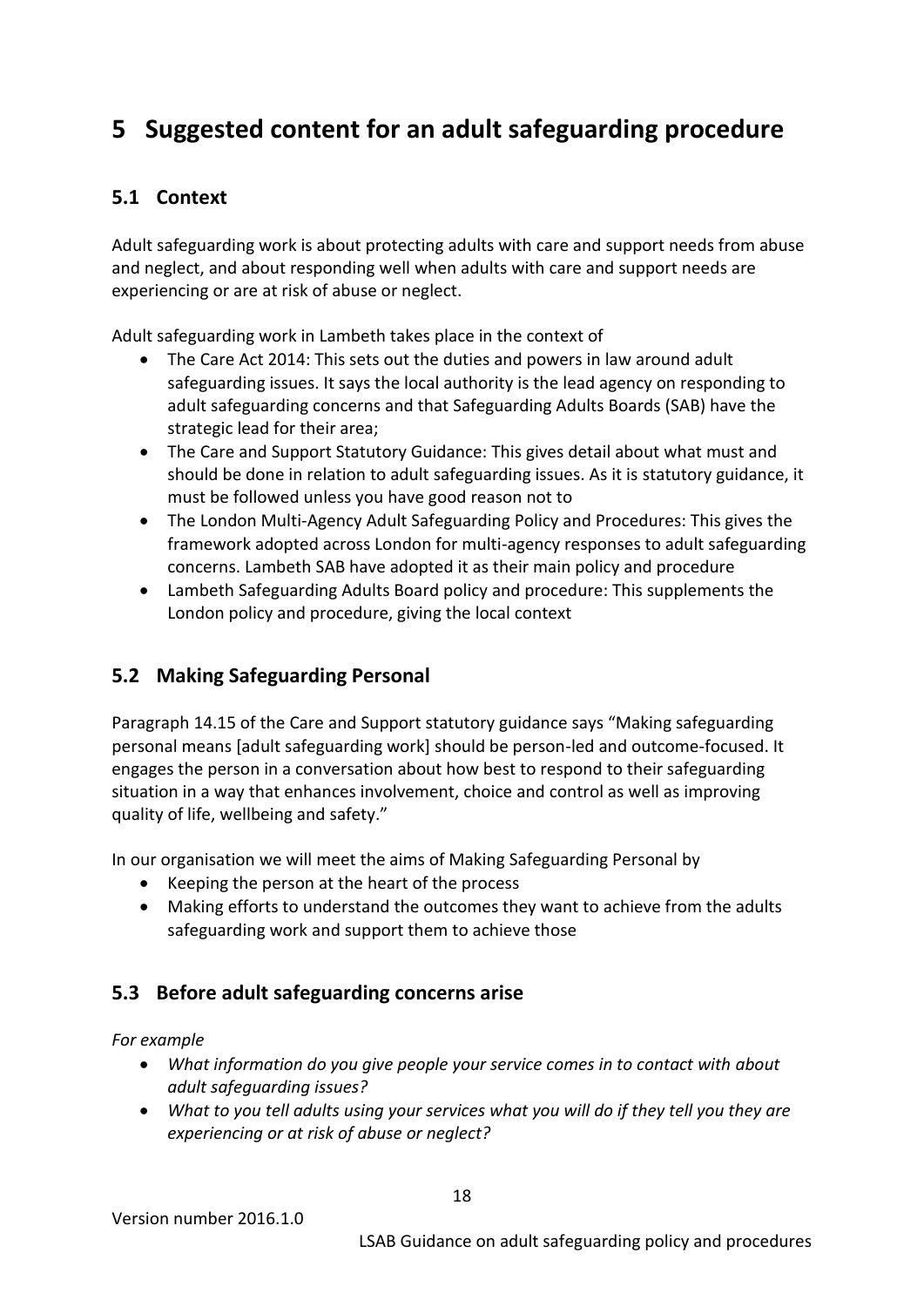- *What to you tell adults using your services what you will do if they tell you about someone else who may be experiencing or at risk of abuse or neglect?*
- *What to you tell adults using your services what you will do if they tell you about an adult safeguarding concern that may also be a crime?*

## <span id="page-18-0"></span>**5.4 Recording adult safeguarding work**

*Set out here expectations about how adult safeguarding work is recorded. What systems and processes are used? Who does the recording? When should they do it? What information is needed? What should be done with the information, such as reporting requirements and sign off? Is there any centralised reporting in the organisation? Is there any external partners, such as regulators or commissioners, who should get a copy?*

*Paragraph 14.180 of the Care and Support statutory guidance says "Good record keeping is a vital component of professional practice. Whenever a complaint or allegation of abuse is made, all agencies should keep clear and accurate records and each agency should identify procedures for incorporating, on receipt of a complaint or allegation, all relevant records into a file to record all action taken. When abuse or neglect is raised managers need to look for past incidents, concerns, risks and patterns. We know that in many situations, abuse and neglect arise from a range of incidents over a period of time. In the case of providers registered with CQC, records of these should be available to service commissioners and the CQC so they can take the necessary action"*

*Paragraph 14.183 of the Care and Support statutory guidance says "All agencies should identify arrangements, consistent with principles and rules of fairness, confidentiality and data protection for making records available to those adults affected by, and subject to, an enquiry. If the alleged abuser is using care and support themselves, then information about their involvement in an adult safeguarding enquiry, including the outcome, should be included in their case record. If it is assessed that the individual continues to pose a threat to other people then this should be included in any information that is passed on to service providers or other people who need to know."*

#### <span id="page-18-1"></span>*5.4.1 Recording adult safeguarding concerns*

- <span id="page-18-2"></span>*5.4.2 Recording adult safeguarding enquiries*
- <span id="page-18-3"></span>*5.4.3 Recording subsequent actions*
- <span id="page-18-4"></span>*5.4.4 Recording adult safeguarding reviews*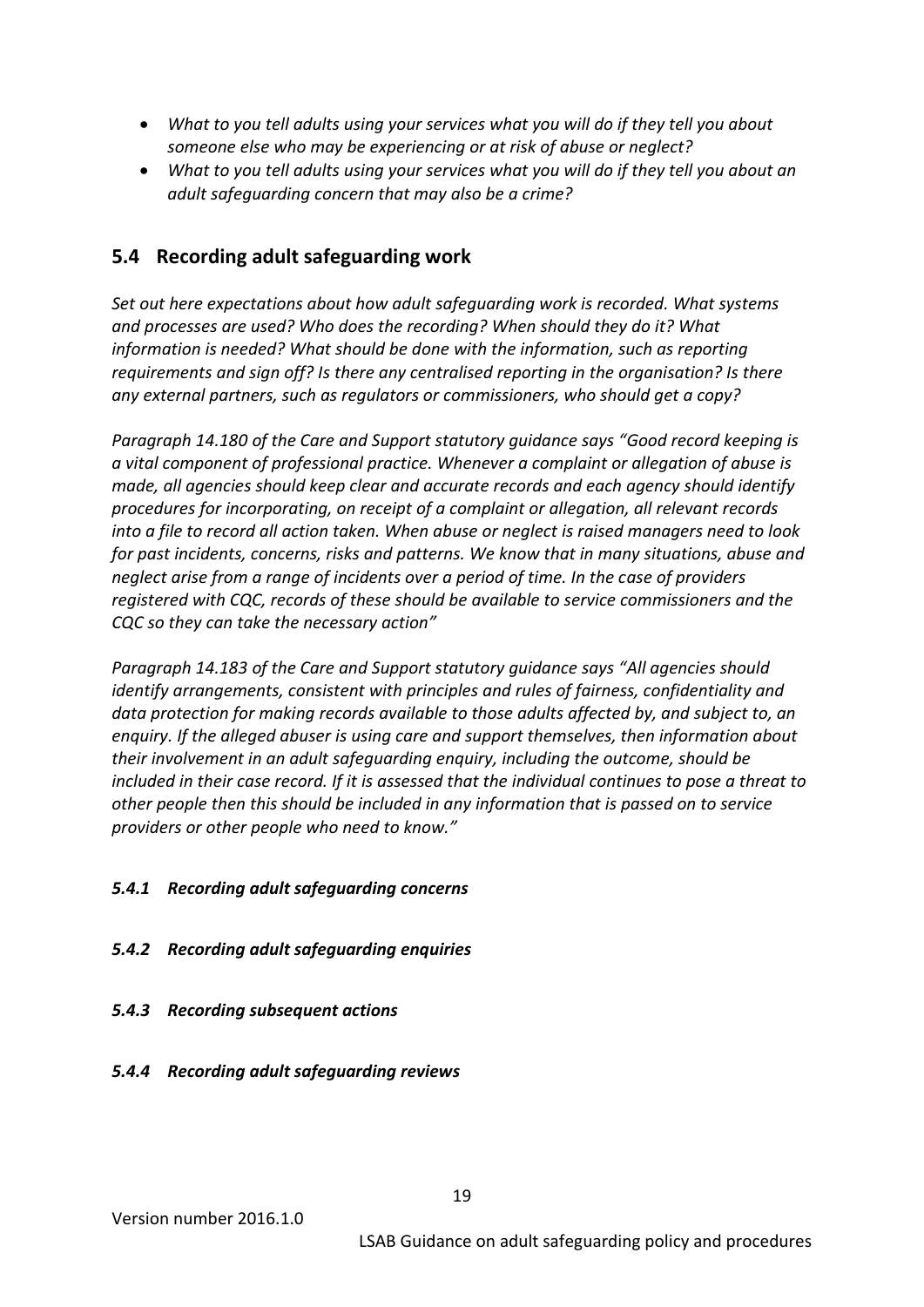#### <span id="page-19-0"></span>*5.4.5 Sharing records with users of our service when they are the adult at risk of abuse and neglect*

#### <span id="page-19-1"></span>*5.4.6 Sharing records with users of our service when they are source of risk to an adult at risk of abuse and neglect*

## <span id="page-19-2"></span>**5.5 Responding to an adult safeguarding concern**

*Use this section to describe what a person should actually do if they suspect abuse or neglect is taking place.* 

#### <span id="page-19-3"></span>*5.5.1 Responsibilities of all employees and volunteers*

If any member of staff or volunteer has reason to believe that abuse is or may be taking place you have a responsibility to act on this information. It does not matter what your role is, doing nothing is not an option.

If an adult tells you about abuse or neglect they are experiencing or are at risk of, use the following principles to respond to them:

- Assure them that you are taking the concerns seriously
- Do not be judgemental or jump to conclusions
- Listen carefully to what they are telling you, stay calm, get as clear a picture as you can. Use open ended questions
- Do not start to investigate or ask detailed or probing questions
- Explain that you have a duty to tell your manager or the designated officer
- Reassure the person that they will be involved in decisions about them

Your responsibilities are:

- To take action to keep the person safe if possible.
	- $\circ$  If an urgent police presence required to keep someone safe, call 999
	- o If the person needs urgent medical assistance, call 999
- Always inform your organisations Safeguarding Concerns Manager. You cannot keep this information secret, even if the person asks you to.
- Clearly record what you have witnessed or been told, record your responses and any actions taken.
- If a crime has occurred, be mindful of the need to preserve evidence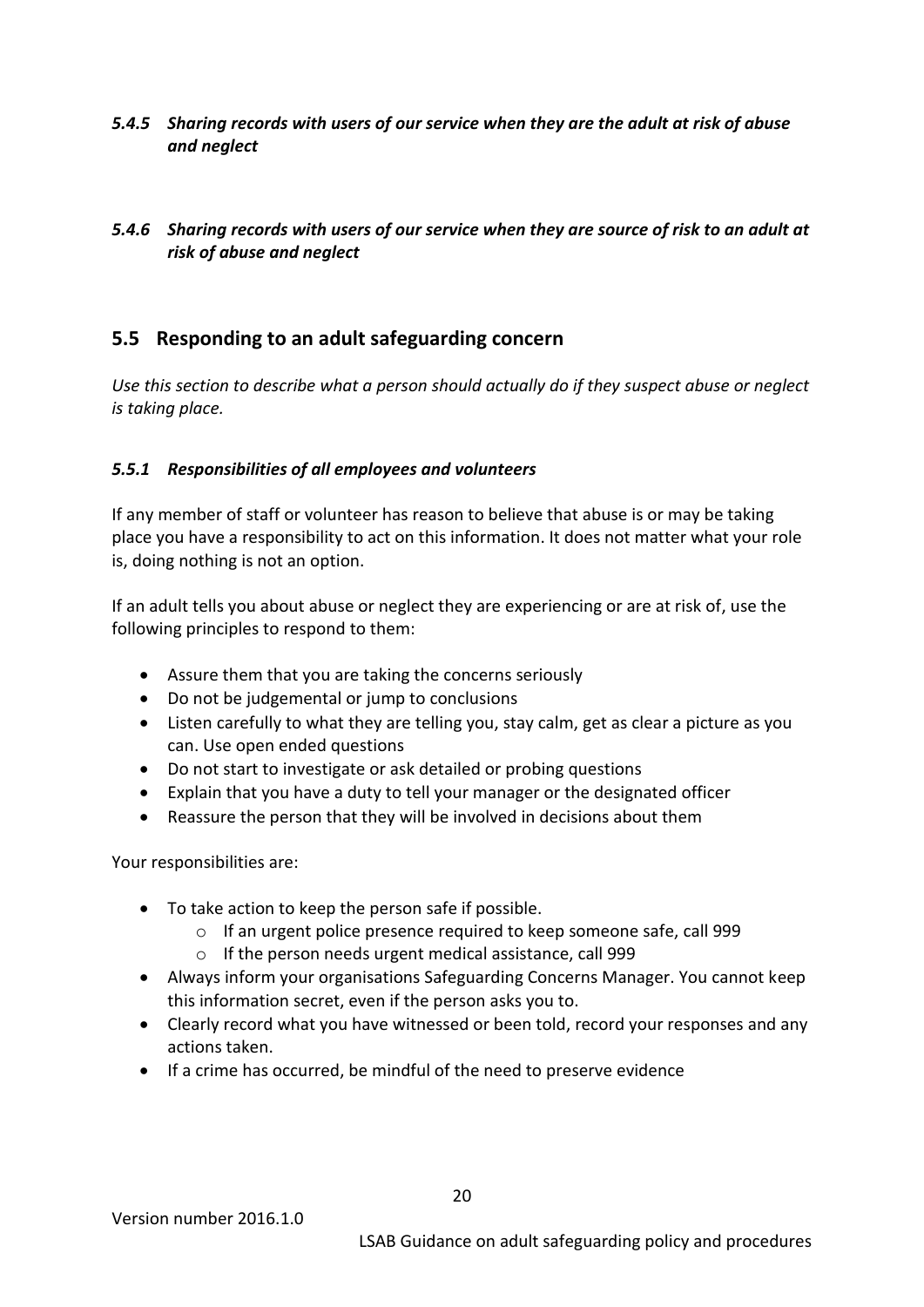If consulting with your Safeguarding Concerns Manager will lead to an undue delay and thereby leave a person in a position of risk, you should refer the safeguarding concern to the local authority.

## <span id="page-20-0"></span>**5.6 Deciding whether a referral to the local authority is required**

The Care and Support statutory guidance says

"No professional should assume that someone else will pass on information which they think may be critical to the safety and wellbeing of the adult. If a professional has concerns about the adult's welfare and believes they are suffering or likely to suffer abuse or neglect, then they should share the information with the local authority and, or, the police if they believe or suspect that a crime has been committed." (Care and Support Statutory Guidance, March 2016, paragraph 14.43)

"It is not for front line staff to second-guess the outcome of an enquiry in deciding whether or not to share their concerns. There should be effective and well-publicised ways of escalating concerns where immediate line managers do not take action in response to a concern being raised."

(Care and Support Statutory Guidance, March 2016, paragraph 14.199)

#### <span id="page-20-1"></span>*5.6.1 Escalating adult safeguarding concerns where immediate line managers do not take action*

In our organisation, if a person is concerned that an adult safeguarding concern has not been acted upon we expect them to

- Raise the matter with that manager
- If the matter still has not been dealt with it should be escalated to, in order,
	- o The Adult Safeguarding Concerns manager
	- o The Organisational Lead for Adult Safeguarding
	- o The Chief Executive

If the concern has still not been acted upon, you should refer to the Whistleblowing policy and procedure.

## <span id="page-20-2"></span>**5.7 Referring an adult safeguarding concern to the local authority**

Raising a safeguarding concern, mean reporting abuse to the local authority, in line with the London Multi-Agency Adult Safeguarding Policy and Procedures. Anyone can raise a safeguarding concern, often however this is undertaken by a manager in the organisation. This person is referred to as the Safeguarding Concerns Manager.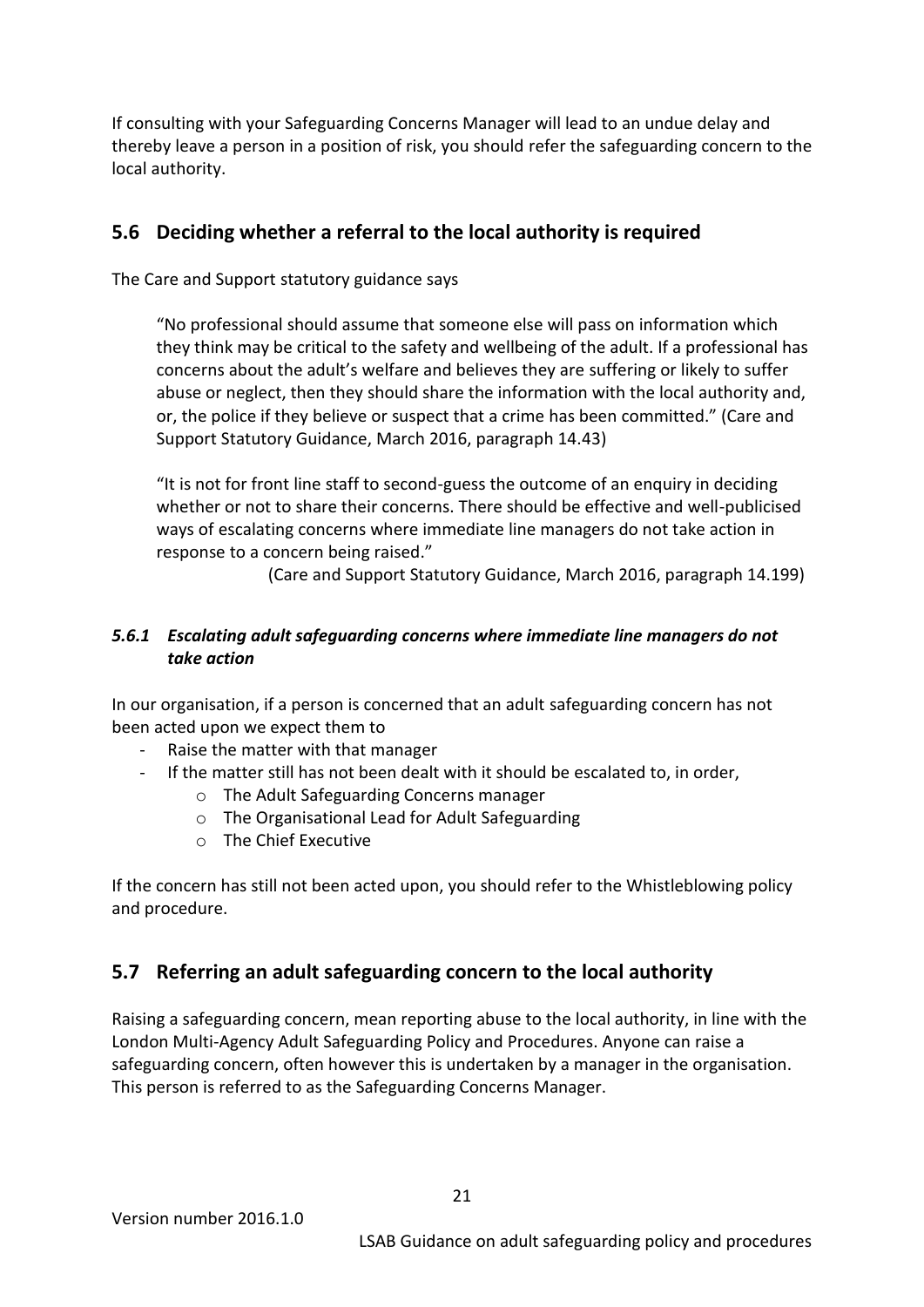The local authority the matter should be reported to is the one where the abuse or neglect took place, or where the risk of it arises.

Information about how to refer an adult safeguarding concern in Lambeth can be found on [Lambeth Council's website](https://www.lambeth.gov.uk/social-support-and-health/abuse-and-violence/safeguarding-and-adult-abuse-guide).

# <span id="page-21-0"></span>**5.8 Responding to adult safeguarding concerns in a regulated health or social care setting**

*The Care and Support statutory guidance sets some particular expections about how adult safeguarding concerns should be responded to by regulated health and social care services. It can be helpful to reinforce these expectations in local procedures.*

The Care and Support Statutory Guidance says

"When an employer is aware of abuse or neglect in their organisation, then they are under a duty to correct this and protect the adult from harm as soon as possible and inform the local authority, CQC and CCG where the latter is the commissioner." (Care and Support Statutory Guidance March 2016, paragraph 14.69)

#### <span id="page-21-1"></span>*5.8.1 Referrals to the Disclosure and Barring Service*

The Care and Support Statutory Guidance says

"If someone is removed by being either dismissed or redeployed to a non-regulated activity, from their role providing regulated activity following a safeguarding incident, or a person leaves their role (resignation, retirement) to avoid a disciplinary hearing following a safeguarding incident and the employer/volunteer organisation feels they would have dismissed the person based on the information they hold, the regulated activity provider has a legal duty to refer to the Disclosure and Barring Service

If an agency or personnel supplier has provided the person, then the legal duty sits with that agency. In circumstances where these actions are not undertaken then the local authority can make such a referral."

(Care and Support Statutory Guidance March 2016, paragraph 14.75)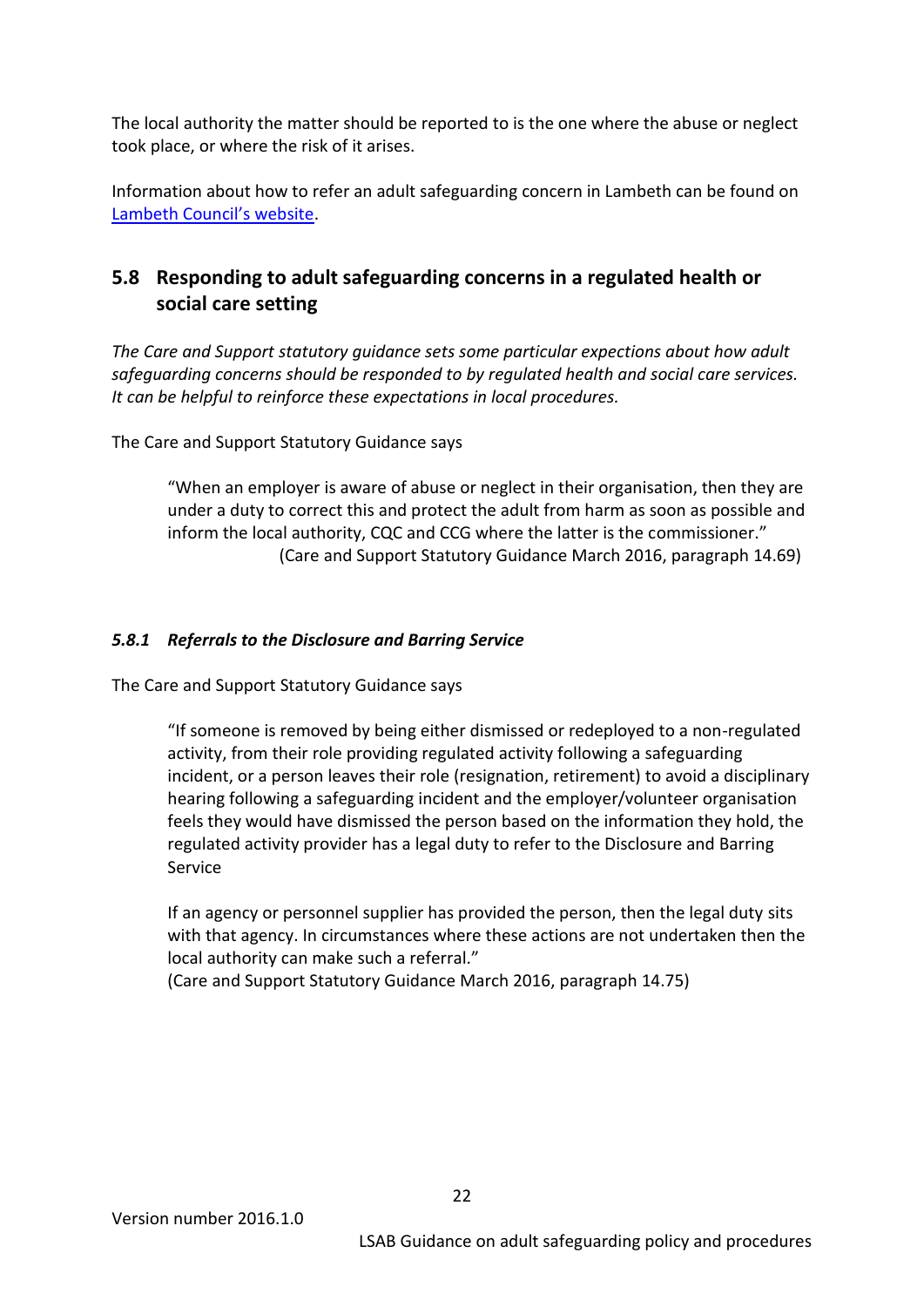# <span id="page-22-0"></span>**5.9 Considering whether to report an adult safeguarding concern to the police**

If a crime has been or may have been committed, seek the person's consent to report the matter immediately to the police. This will be in addition to raising a safeguarding concern with the local authority.

If the person has mental capacity in relation to the decision and does not want a report made, this should be respected unless there are justifiable reasons to act contrary to their wishes, such as:

- the person is subject to coercion or undue influence, to the extent that they are unable to give consent, or
- there is an overriding public interest, such as where there is a risk to other people
- it is in the person's vital interests (to prevent serious harm or distress or in lifethreatening situations)
- where there is an expectation on you to report the matter arising from, for example,
	- o your organisation's obligations to contribute to the prevention and detection of crime under the Crime and Disorder Act
	- o where there is a statutory reporting requirement on you

There should be clear reasons for overriding the wishes of a person with the mental capacity to decide for themselves. A judgement will be needed that takes into account the particular circumstances.

If the person does not have mental capacity in relation to this decision, a 'best interests' decision will need to be made in line with the Mental Capacity Act.

#### <span id="page-22-1"></span>*5.9.1 Preserving evidence*

If a crime has occurred, try to preserve evidence in case there is a criminal investigation.

- try not to disturb the scene, clothing or victim if at all possible
- secure the scene, for example, lock the door, if possible,
- preserve all containers, documents, locations, etc.
- evidence may be present even if you cannot actually see anything
- if in doubt, contact the police and ask for advice

#### <span id="page-22-2"></span>**5.10 What happens once an adult safeguarding concern has been reported?**

The local authority will consider if the conditions set out in section 42 of the Care Act are met. These are

That the matter relates to an adult, aged 18 or over, who has care and support needs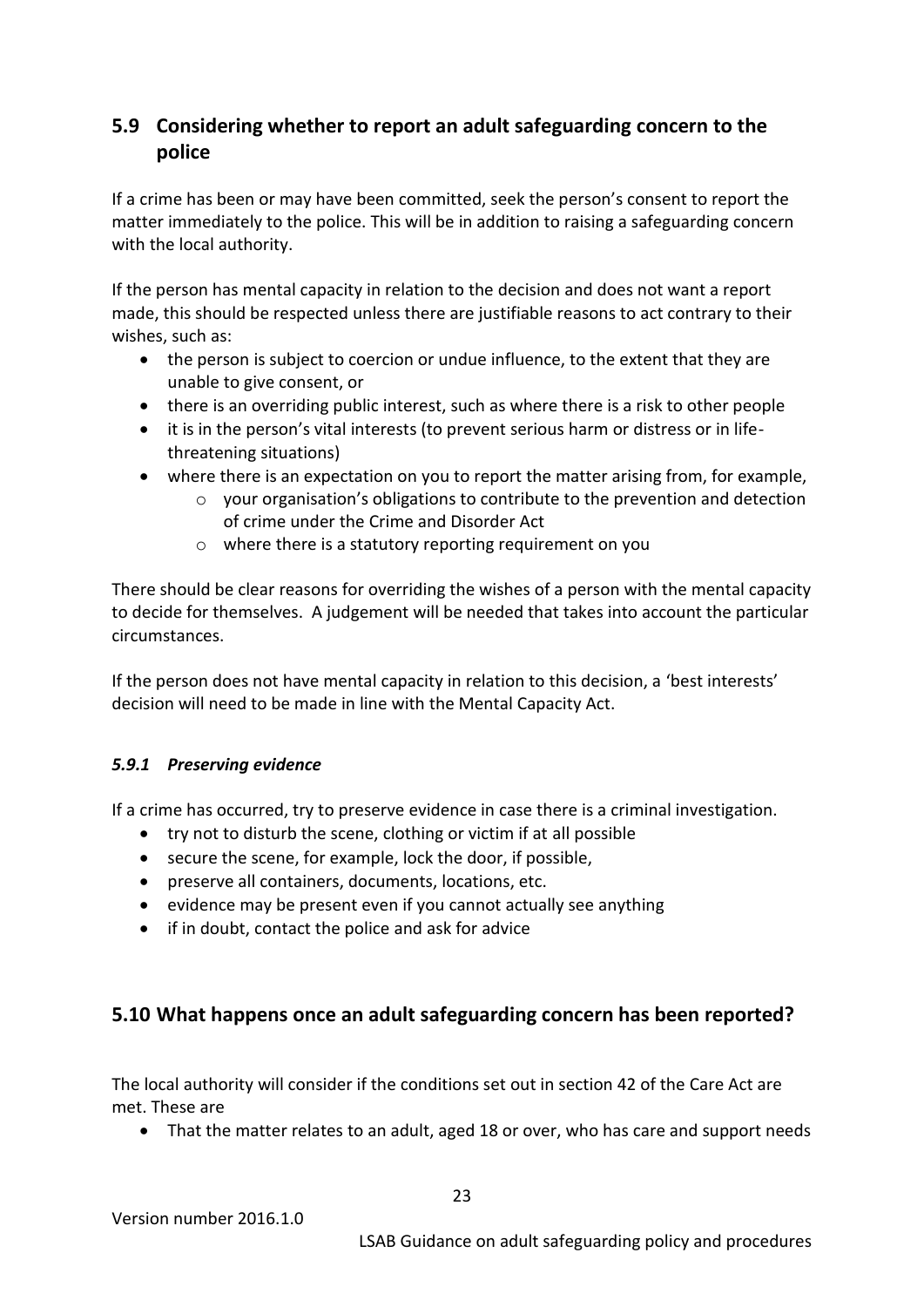- That person is experiencing, or is at risk of, abuse or neglect
- They are unable to protect themselves from the abuse or neglect, or the risk of it, because of those care and support needs

If those conditions are met, then there must be an adult safeguarding enquiry. The local authority will determine what actions are required, who by, and when they need to happen.

#### <span id="page-23-0"></span>*5.10.1 The relationship of an adult safeguarding enquiry to other processes*

Situations that meet the test in section 42 of the Care Act may also require other types of responses such as

- Internal management review, including processes such as "Untoward incident" or "Serious Incident" investigations
- Complaint
- Disciplinary process
- Contract management action
- Criminal investigation

These processes should not be seen as separate from, or an alternative to, an adult safeguarding enquiry, but as strands of that enquiry. Such processes will often have their own usual arrangements and timescales, but where they are contributing to an adult safeguarding enquiry there may have to be some flexibility about these arrangements so that the various strands of the enquiry work well together, d

## <span id="page-23-1"></span>**5.11 Contributing to an adult safeguarding enquiry**

*Set out who will do what to contribute to an adult safeguarding enquiry. Who in your organisation will work with the SAM and the Enquiry Officer? What are your expectations on how they will do this, such as local recording requirements, information governance issues, and so on?*

# <span id="page-23-2"></span>**5.12 Adult safeguarding concerns relating to your staff or services you provide**

*Paragraph 14.116 of the Care and Support statutory guidance says "Employers who are also providers or commissioners of care and support not only have a duty to the adult, but also a responsibility to take action in relation to the employee when allegations of abuse are made against them. Employers should ensure that their disciplinary procedures are compatible with the responsibility to protect adults at risk of abuse or neglect."*

*Paragraph 14.120 of the Care and Support statutory guidance says "The local authority's relevant partners, as set out in section 6 (7) of the Care Act, and those providing universal care and support services, should have clear policies in line with those from the safeguarding*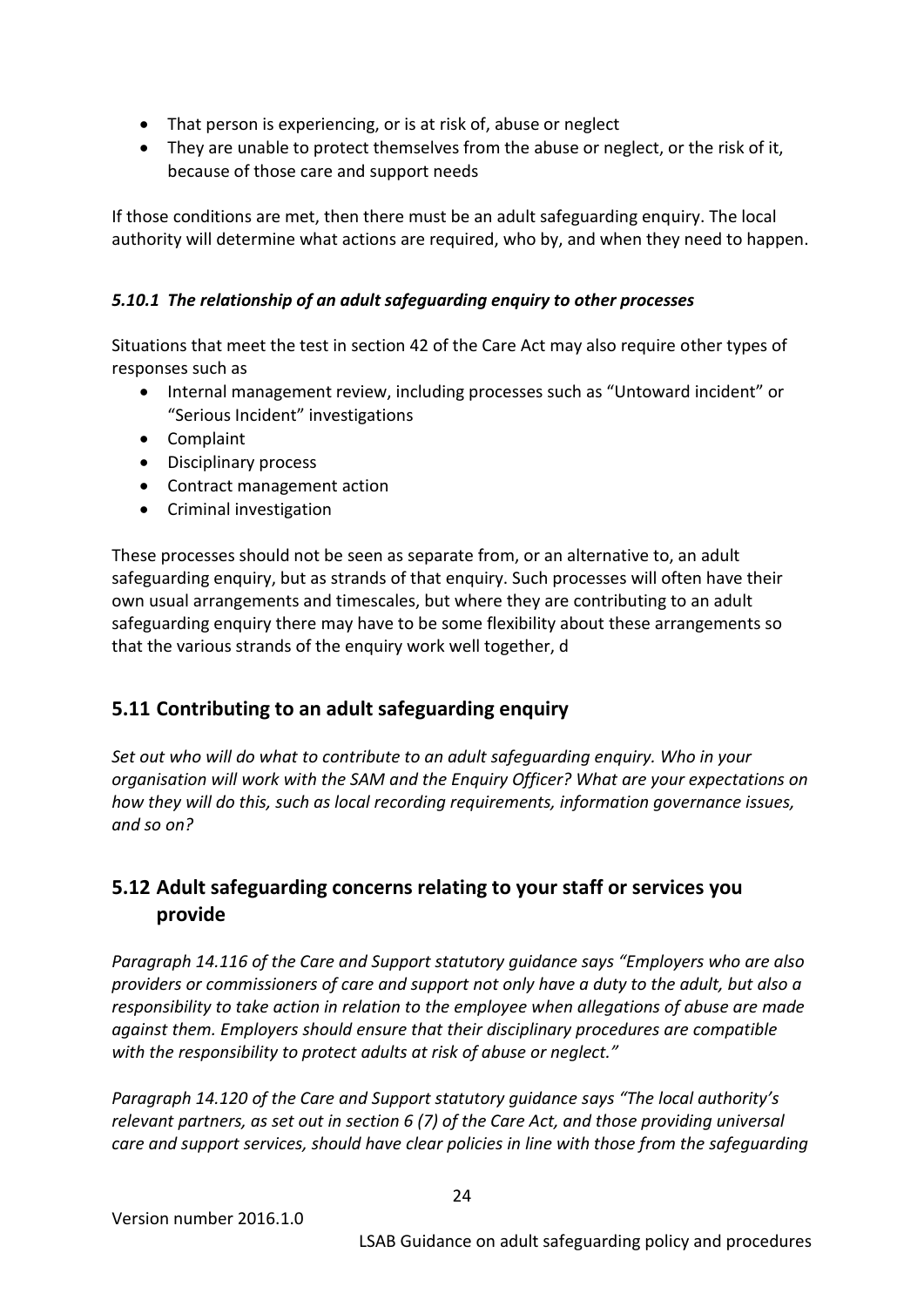*adults board for dealing with allegations against people who work, in either a paid or unpaid capacity, with adults with care and support needs. Such policies should make a clear distinction between an allegation, a concern about the quality of care or practice or a complaint."*

*Paragraph 14.126 of the Care and Support statutory guidance says "Employers, student bodies and voluntary organisations should have clear procedures in place setting out the process, including timescales, for investigation and what support and advice will be available to individuals against whom allegations have been made. Any allegation against people who work with adults should be reported immediately to a senior manager within the organisation. Employers, student bodies and voluntary organisations should have their own sources of advice (including legal advice) in place for dealing with such concerns."*

#### *For example*

- The safety of the adult is of paramount importance.
- Immediate action may be required to safeguard investigations and any other children, young people or adults at risk.
- Any concern that adults may be at risk of harm or abuse, must immediately be reported. Reputational issues must be managed appropriately by discussion with the relevant communications team.
- The concern must also be reported to the staff member's line manager, who should take advice from the safeguarding concerns manager and / or organisational lead.
- Any action taken to manage an allegation must not jeopardise any external investigations, such as a criminal investigation.
- It is essential that every effort must be made to maintain confidentiality and manage communications while an allegation is being investigated.
- The organisational lead will discuss the case and allegations with the SAM and, where relevant, with the police and identify which agency will be leading on the investigation.
- The organisational lead should contact the HR department for advice regarding the action to be taken in relation to the employee. In conjunction with HR and the staff member's line manager, decide whether suspension is appropriate during the period of investigation.
- Planning should be carried out with the SAM. The planning should consider
	- $\circ$  What other strands there may be to the adult safeguarding enquiry and what the strategy will be for any internal investigation so that it contributes in the best way to the adult safeguarding enquiry
	- o What further contact is required with adult social care services in other areas, police, commissioners of the service, regulators of the service
	- o Who will form the investigation team for our organisation, and which member of the Investigation Team should be nominated as the link person with other organisations
	- o Whether the adult at risk of abuse or neglect is safe
	- $\circ$  Review what action has already been undertaken so far to ensure the safety of the victim.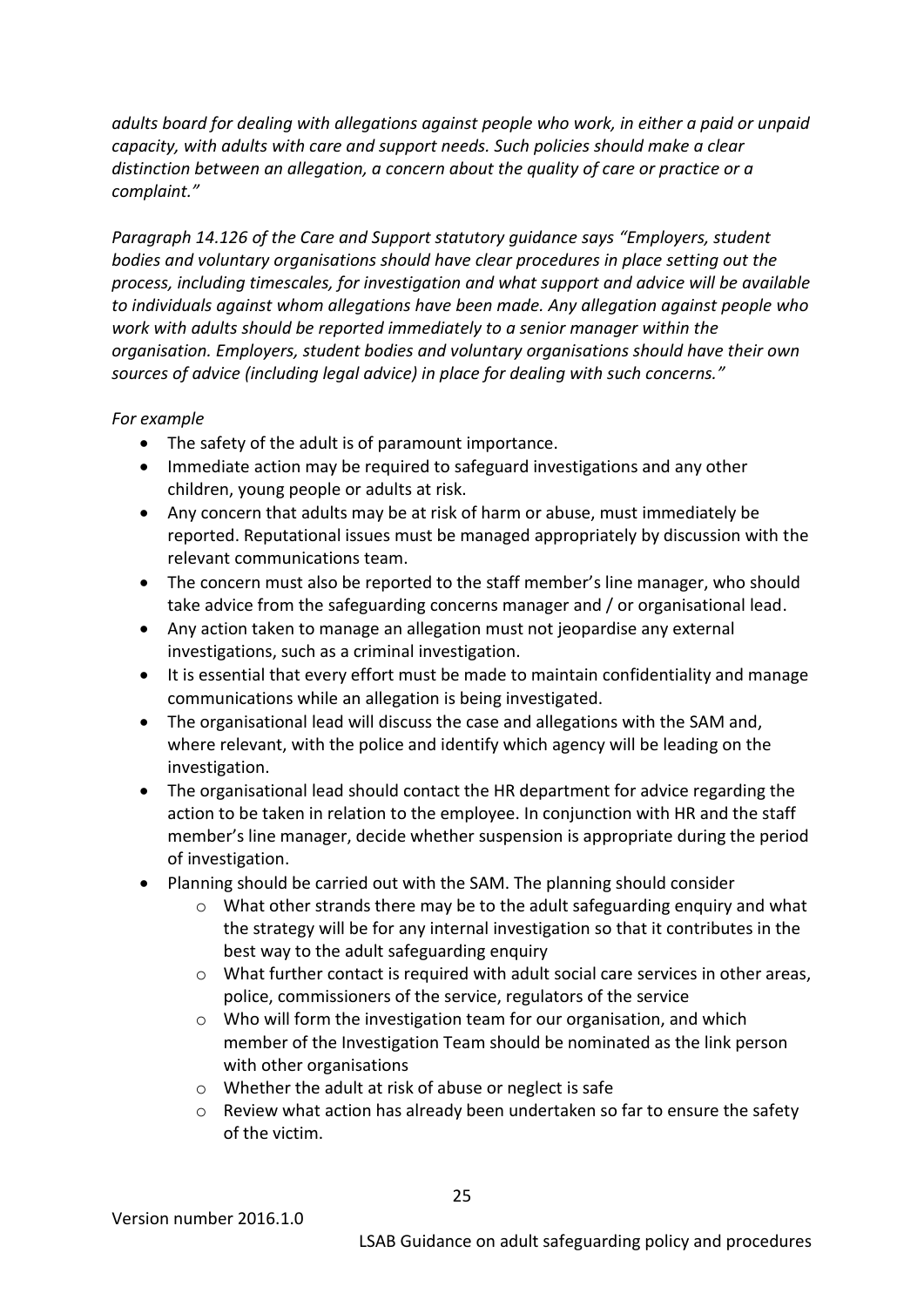- Whether there needs to be a referral to any appropriate professional regulatory body should the member of staff be a registered professional Decide how to present the allegations to the relevant staff member concerned and how to manage the investigatory process. NHS England performance procedures should be followed.
- Agreement should be reached with the SAM about what information should be passed to the staff member concerned.
- The Line Manager should be asked to provide appropriate support to the individual while the case is on-going and keep them regularly informed.
- Further support may be considered necessary from Occupational Health.
- Decide how the adult at risk of harm or abuse, or their representative, and the person making the allegation are to be kept informed of what is happening to their allegation, whilst adhering to the requirements of maintaining confidentiality and observing the requirements of the Human Rights Act and the Data Protection Act. The sharing of information must not 'contaminate' any enquiries that are on-going.
- The Communications team should provide additional support and advice in relation to the handling of any queries from the media concerning the allegation.
- The information to be shared with the senior management team.
- What needs to be done if the allegation is about a person not directly employed
- Decide the frequency and format of review meetings which need to be set up to manage the on-going investigation and the various actions required.

#### <span id="page-25-0"></span>*5.12.1 Distinguishing between terms*

- An allegation: This is a safeguarding concern relating to a staff member of volunteer as the source of the risk
- A concern about the quality of care or practice: This can arise when someone has experienced or seen poor care
- A complaint: This is an expression of dissatisfaction from someone using services or their representative

As noted above in "The relationship of an adult safeguarding enquiry to other processes" a single issue may fall in to more than one category. Where there is an adult safeguarding concern, an adult safeguarding enquiry can be an effective means of coordinating the different strands.

# <span id="page-25-1"></span>**5.13 Resolving disputes**

If disputes arise between organisations and professionals involved in adult safeguarding work attempts should be made to resolve them locally in the first instance. It this is not successful then the person in the SAM role should be consulted. If the matter is still not resolved then reference should be made to Lambeth Safeguarding Adults Board's dispute resolution arrangements.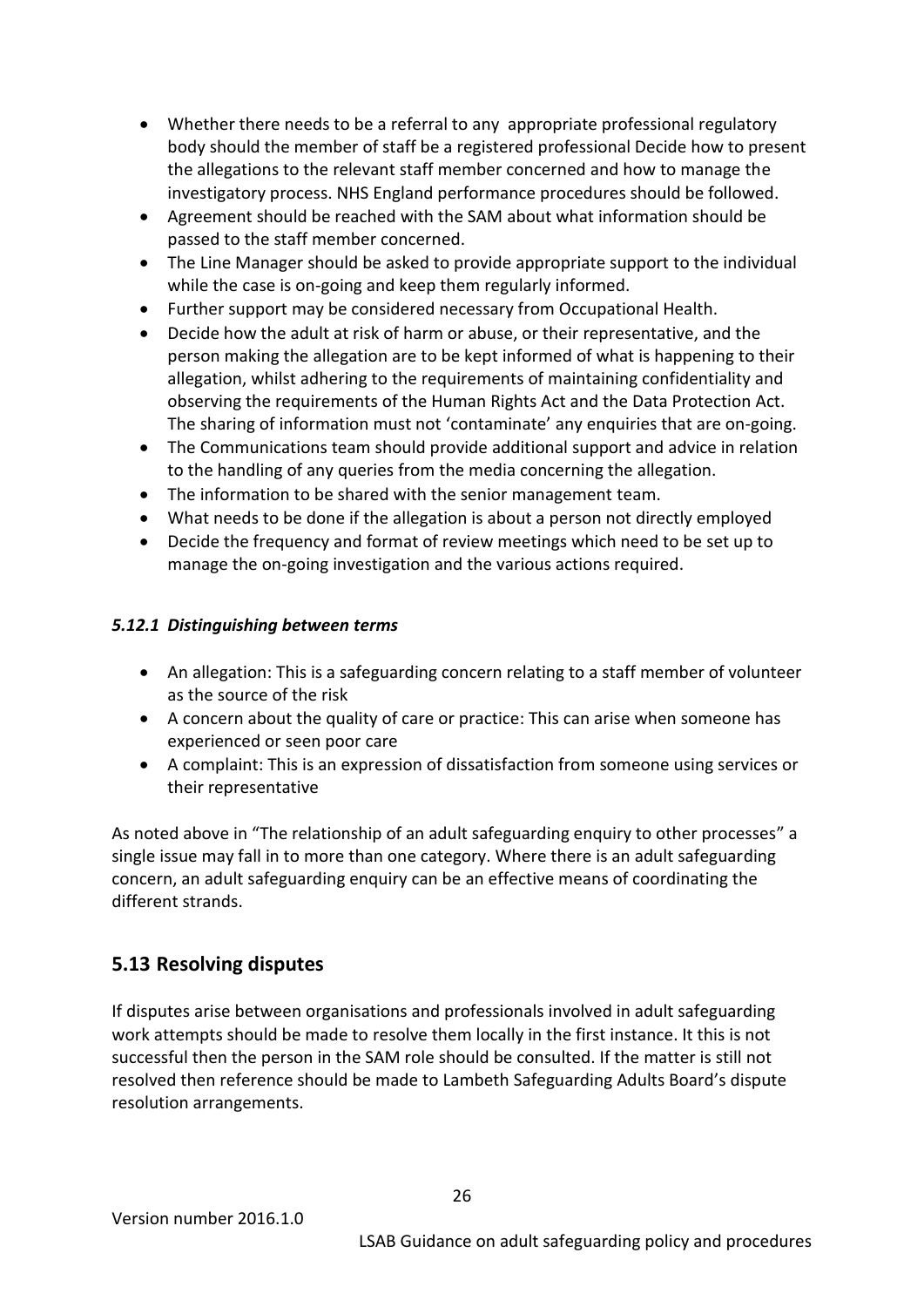When resolving disputes the primacy of the interests of the adult at risk abuse or neglect should be taken in to account.

# <span id="page-26-0"></span>**5.14 Taking actions following an adult safeguarding enquiry**

*Set out who will do what to complete any actions that the local authority requires from your organisation at the completion of an adult safeguarding enquiry?*

# <span id="page-26-1"></span>**5.15 Learning lessons from adult safeguarding enquiries**

*How will any learning from adult safeguarding enquiries be captured, and how will you know that the learning has been put in practice?*

#### <span id="page-26-2"></span>**5.16 Safeguarding Adults Reviews**

*When Lambeth Safeguarding Adults Board commissions a Safeguarding Adults Review (SAR) which your organisation is required to contribute to, who will do what in the organisation to contribute to it? What resources will the organisation contribute to the SAR? How will you apply the learning?*

## <span id="page-26-3"></span>**5.17 Governance, monitoring and quality assurance**

*How will your organisation capture, monitor, and review* 

- *What safeguarding concerns it has referred to the local authority?*
- *What safeguarding concerns have others had about your organisation or services?*
- *What has your organisation done to contribute to adult safeguarding enquiries?*
- *What have you learned from any adult safeguarding enquires and what are you now doing differently as a result?*

## <span id="page-26-4"></span>**5.18 Safeguarding Adults Board membership**

*If your organisation is a member of Lambeth Safeguarding Adults Board, set out here*

- *Who represents your organisation at the Board*
- *What the expectations are on that person*
- *What resources your organisation will contribute to the Board*